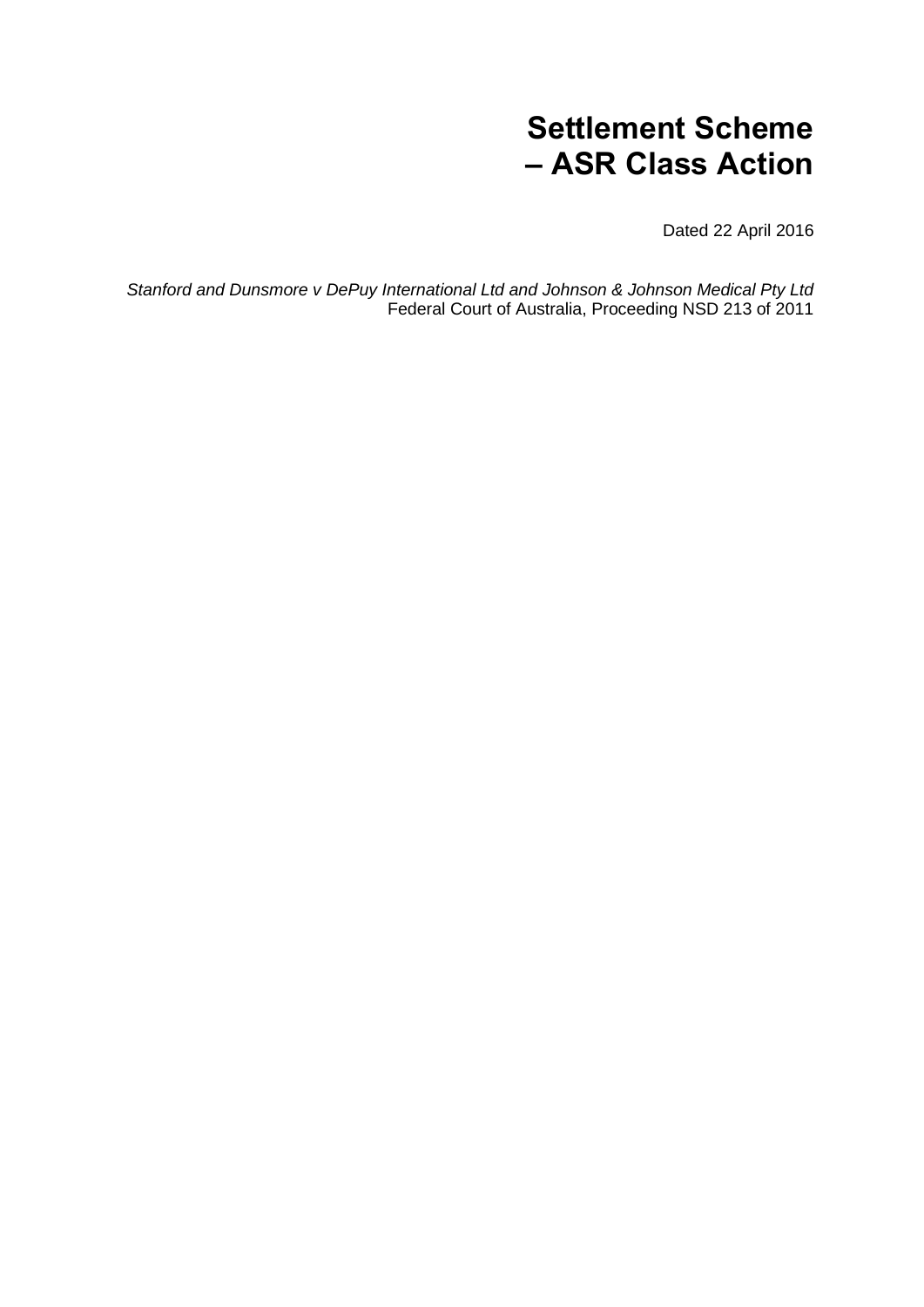# **Overview and summary**

- A. This Settlement Scheme has been prepared in accordance with clause 6.3(a) of the Settlement Deed dated 31 March 2016.
- B. The Settlement Scheme creates the procedures and substantive requirements for the distribution of the Settlement Sum, including the payment of compensation to Group Members who are assessed as eligible to receive compensation.
- C. The Settlement Scheme will not be operative unless and until the Court makes the Approval Order.
- D. The Settlement Scheme has the following major elements:

| <b>Stage</b>                    | <b>Clause</b> | <b>Procedure</b>                                                                                                                                                                                                                                                                                                    |
|---------------------------------|---------------|---------------------------------------------------------------------------------------------------------------------------------------------------------------------------------------------------------------------------------------------------------------------------------------------------------------------|
| Registration                    | Clause 4      | A Group Member who wishes to make a claim must<br>register his or her intention to do so within<br>prescribed timeframes                                                                                                                                                                                            |
| Eligibility<br>determination    | Clause 5      | The Administrators will assess and determine the<br>eligibility of Group<br>Members<br>to<br>receive<br>compensation under the Settlement Scheme                                                                                                                                                                    |
| <b>Fast Track</b><br>Resolution | Clause 6      | Eligible Group Members may elect to receive a Fast<br><b>Track Resolution</b>                                                                                                                                                                                                                                       |
| Assessment of<br>compensation   | Clause 7      | Where eligible Group Members do not elect to<br>receive a Fast Track Resolution, the Administrators<br>and determine the amount<br>will<br>assess<br>οf<br>compensation to be paid to the Group Member                                                                                                              |
| Liens                           | Clause 8      | After Group Members are found to be eligible to<br>receive compensation, the Administrators will take<br>steps to resolve any Liens                                                                                                                                                                                 |
| Review rights                   | Clause 9      | A Review may be sought by a Group Member who<br>is dissatisfied with a determination that they are not<br>eligible to receive compensation, or by an eligible<br>who is<br>Member<br>dissatisfied<br>with<br>Group<br>a<br>regarding<br>οf<br>determination<br>the<br>amount<br>compensation that has been assessed |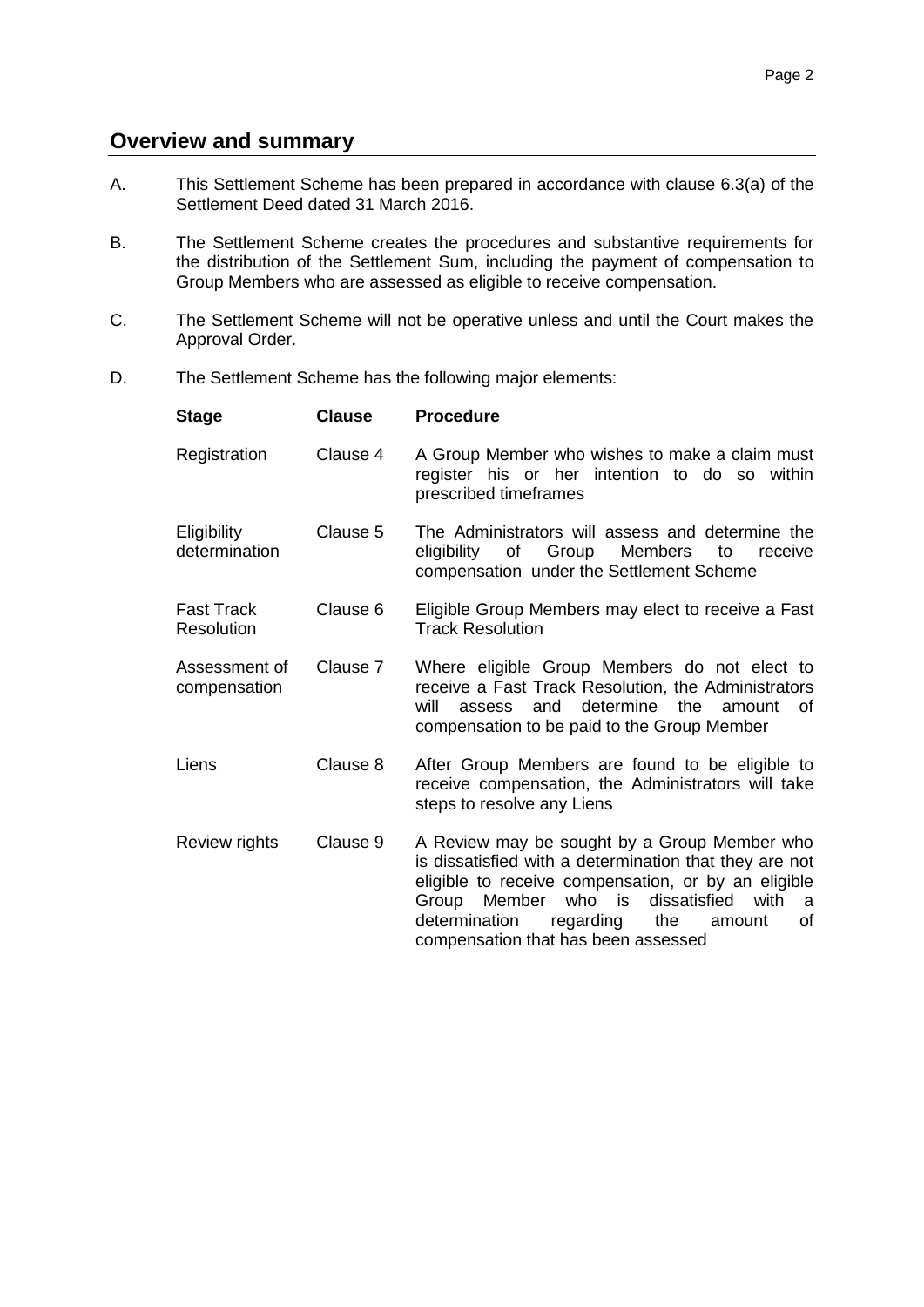# **1. Definitions and interpretation**

### **1.1 Definitions**

In this Settlement Scheme, the terms in the Dictionary in the Schedule to this Settlement Scheme have the meanings defined in that Dictionary.

#### **1.2 Interpretation**

In this Settlement Scheme:

- (a) Headings may be used in interpreting the meaning of provisions of this Settlement Scheme.
- (b) Where the context permits, the singular includes the plural, and the plural includes the singular.
- (c) If a word or phrase is defined in this Settlement Scheme, its other grammatical forms have a corresponding meaning.
- (d) Specifying anything in this Scheme after the words "include", "including" or "for example" or similar expressions, does not limit what else might be included.
- (e) A reference to a clause is a reference to a clause of this Settlement Scheme.
- (f) A reference to an agreement or document (including a reference to this Settlement Scheme) is to the agreement or document as amended, supplemented, novated or replaced.

# **2. Appointment and functions of the Administrators**

#### <span id="page-2-2"></span>**2.1 Appointment of Maurice Blackburn and Shine as Administrators**

Subject to the Court's approval, Maurice Blackburn and Shine will jointly perform the role of Administrators and, in doing so, Maurice Blackburn and Shine will each:

- <span id="page-2-0"></span>(a) administer and implement the Settlement Scheme fairly and reasonably according to its terms, and with Maurice Blackburn's and Shine's duties to the Court to take priority over any obligations to individual Group Members;
- <span id="page-2-1"></span>(b) cease to act for any individual Group Members who had retained either Maurice Blackburn or Shine before the Approval Order was made;
- (c) have the same immunities from suit as attach to the office of a judge of the Supreme Court of NSW.

#### **2.2 Arrangements between the Administrators**

If appointed by the Court to perform the role of Administrators, Maurice Blackburn and Shine will: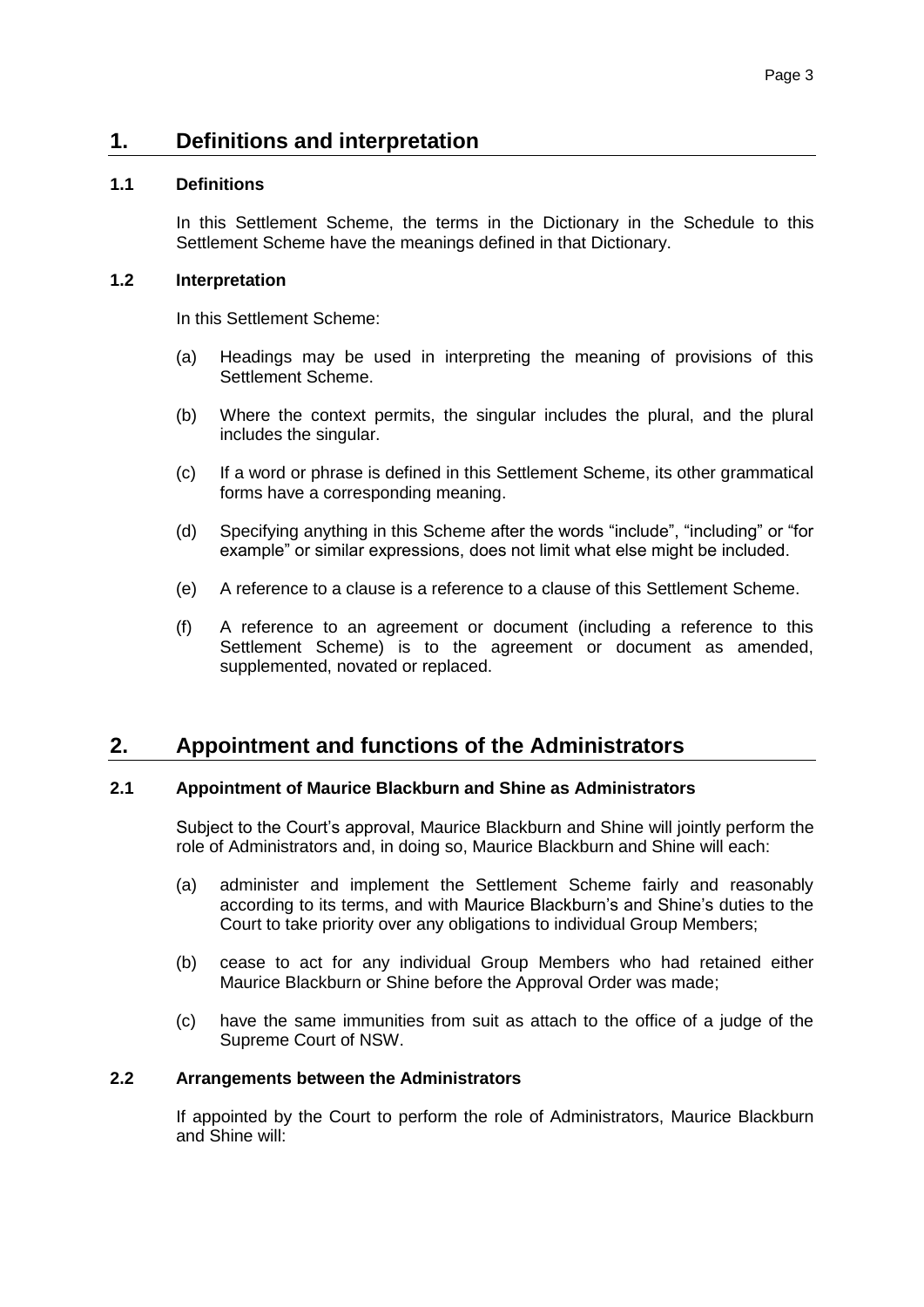- (a) work together cooperatively in order to jointly perform the role of Administrators; and
- <span id="page-3-2"></span>(b) establish the procedures, arrangements, work practices and financial controls and approvals that are reasonably necessary in order to implement and administer the Settlement in accordance with this Settlement Scheme, and to do so as efficiently and inexpensively as is practicable.

#### <span id="page-3-1"></span>**2.3 Delegation of functions to DBH and LAM**

Subject to clause [2.4,](#page-3-0) the Administrators may in their absolute discretion delegate the following functions to DBH or LAM in respect of a subset of Group Members who were formerly clients of those firms:

- (a) preparation of Eligibility Books pursuant to clause [5.6;](#page-9-0)
- (b) preparation of Claim Books pursuant to clause [7.4;](#page-14-0) and
- (c) resolution of Liens pursuant to clause [8,](#page-16-0)

and for the avoidance of doubt, the following functions must not be delegated by the Administrators:

- (d) exercising any of the discretions in clauses [2.4\(e\),](#page-4-0) [4.5,](#page-5-1) [5.5,](#page-8-0) [6.5,](#page-11-0) [9.4,](#page-19-0) [10.6](#page-22-0) or [11.4;](#page-23-0)
- (e) making a determination regarding eligibility pursuant to clause [5.6\(f\);](#page-9-1)
- (f) sending a Notice of Eligibility to a Group Member pursuant to clause [5.7;](#page-10-1)
- (g) sending a Notice of Fast Track Assessment to a Group Member pursuant to clause [6.7\(a\);](#page-11-1) and
- (h) sending a Notice of Assessment to a Group Member pursuant to clause [7.3\(g\).](#page-13-0)

#### <span id="page-3-0"></span>**2.4 Responsibilities of DBH and LAM in their delegated functions**

If the Administrators delegate any functions pursuant to clause [2.3,](#page-3-1) DBH and LAM:

- (a) are subject to the same obligations, requirements and limitations that would apply pursuant to this Settlement Scheme to the Administrators if the relevant functions had not been delegated, including:
	- (i) the obligations in clauses  $2.1(a)$  and  $2.1(b)$ ;
	- (ii) any requirements arising from the implementation of clause [2.2\(b\);](#page-3-2) and
	- (iii) the restrictions in clauses  $5.6(c)$ , [7.5](#page-14-1) and [7.6;](#page-15-0)
- (b) must work cooperatively with the Administrators in the performance of their delegated functions;
- (c) must promptly notify the Administrators if a Group Member purports to give DBH or LAM notice of: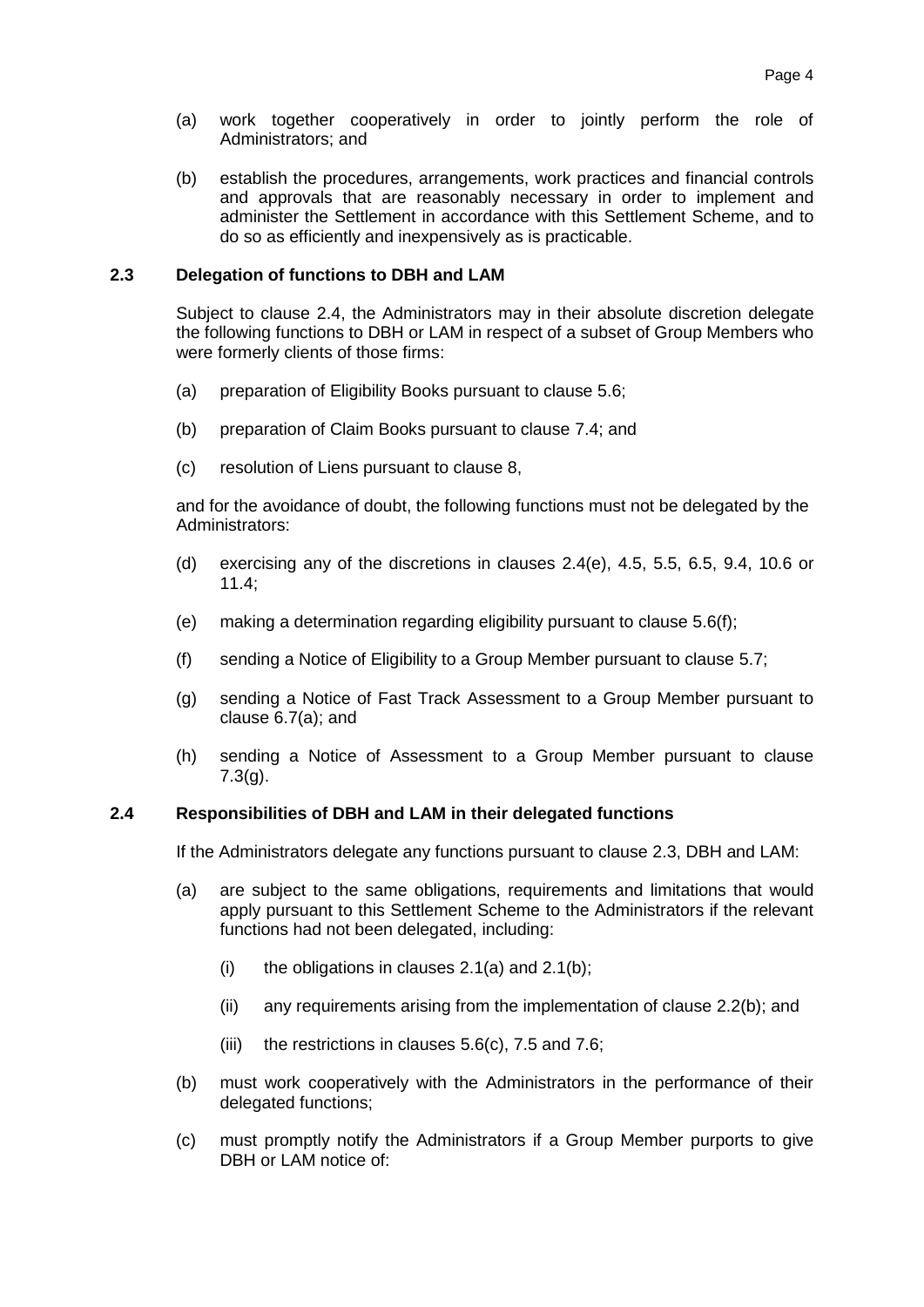- (i) an election to receive a Fast Track Resolution pursuant to clause [6.3;](#page-11-2) or
- (ii) a request for a Review pursuant to clause [9.2;](#page-19-1)
- (d) are to be paid for professional fees in accordance with clause [13.2](#page-25-0) and (subject to clauses  $2.4(e)-(q)$ ) are to be paid their reasonable disbursements, with such costs to be treated as Administration Costs for the purpose of clause [13.1;](#page-24-0) and
- <span id="page-4-0"></span>(e) must consult with and seek approval from the Administrators before invoking or relying on clauses [5.6\(d\)\(ii\),](#page-9-3) [5.6\(d\)\(iii\)](#page-9-4) or [7.5,](#page-14-1) and if DBH or LAM fail to do so the Administrators may in their absolute discretion decline to reimburse DBH or LAM for the costs of any report obtained pursuant to those clauses;
- (f) must consult with and seek approval from the Administrators before incurring a disbursement that is more than \$1,500, and if DBH or LAM fail to do so the Administrators may in their absolute discretion decline to reimburse DBH or LAM for such disbursements;
- (g) must take steps to minimise disbursements wherever possible.

#### <span id="page-4-1"></span>**2.5 Correction of errors**

The Administrators may at any time correct any error, slip or omission that occurred in the administration or implementation of the Settlement Scheme.

# **3. Implementation of the Settlement**

#### **3.1 Payment of the Reimbursement Payments and Applicants' Costs**

As soon as practicable after the Approval Order is made and the Respondents have paid the Settlement Sum into the Settlement Account pursuant to clause 3.1 of the Deed, the Administrators will:

- (a) pay to Stanford, Dunsmore, Webb and Beentjes the respective Reimbursement Payments that are approved by the Court in the Approval Order;
- (b) pay to Maurice Blackburn its share of the Applicants' Costs that are approved by the Court in the Approval Order;
- (c) pay to Shine its share of the Applicants' Costs that are approved by the Court in the Approval Order;
- (d) pay to DBH its share of the Applicants' Costs that are approved by the Court in the Approval Order;
- (e) pay to LAM its share of the Applicants' Costs that are approved by the Court in the Approval Order.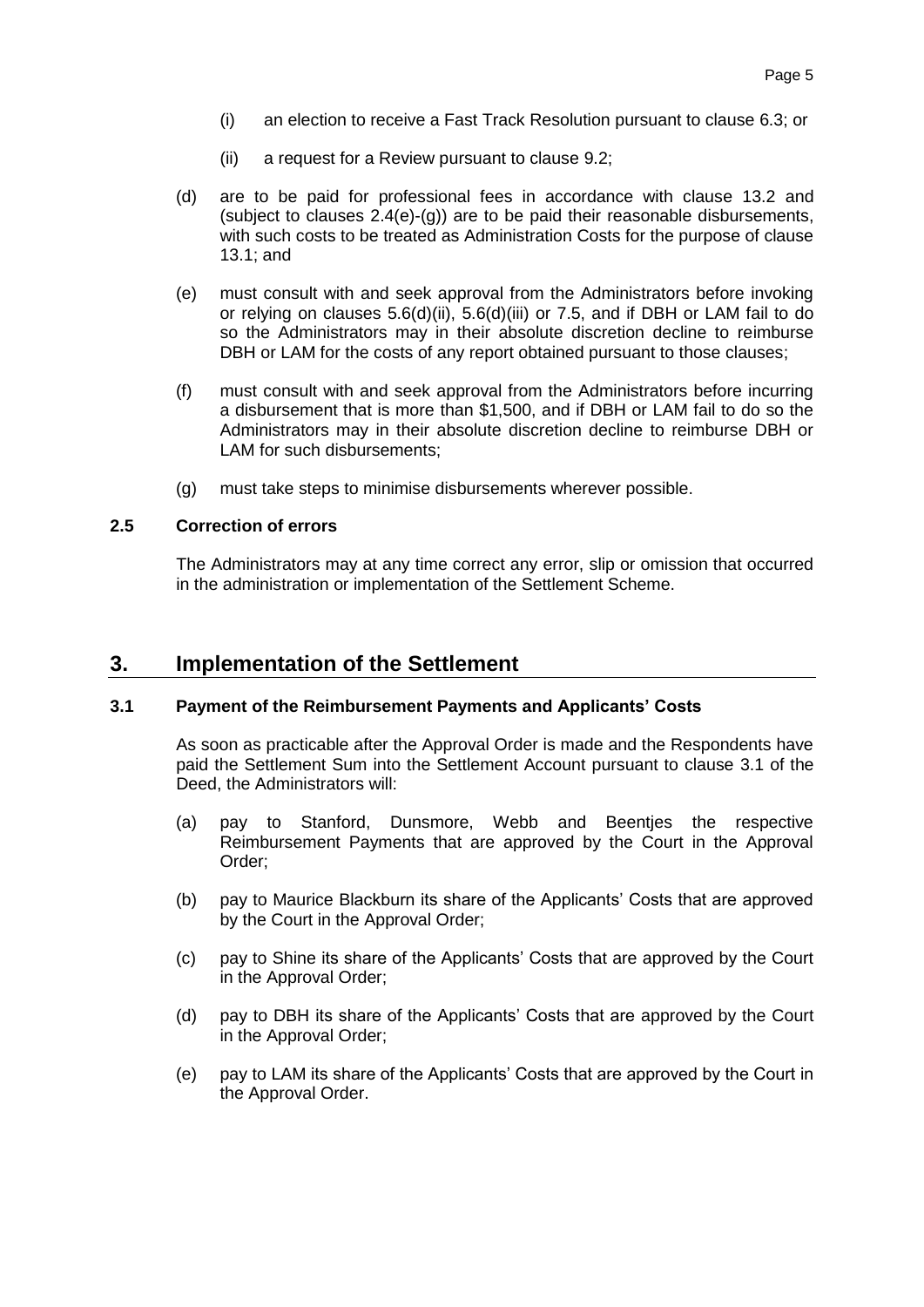#### **3.2 Application of the balance of the Settlement Sum**

The balance of the Settlement Sum (including any interest earned on the Settlement Sum after it is paid by the Respondents pursuant to clause 3.1 of the Deed) will be applied and distributed as follows:

- (a) to Group Members in accordance with the remaining provisions of this Settlement Scheme; and
- (b) to the payment of Administration Costs in accordance with clause [13.](#page-24-1)

# <span id="page-5-0"></span>**4. Registration of Group Members**

#### **4.1 Registration of claims**

If a Group Member wishes to make a claim for compensation under this Settlement Scheme, the Group Member must register her or his claim by completing an online registration form at the following website: [www.depuyclassaction.com.au.](http://www.depuyclassaction.com.au/)

#### **4.2 Alternative methods of registration**

If a Group Member does not have internet access or does not have the technological nous to complete an online registration form, the Administrators may permit the Group Member's registration to be effected by means other than online registration.

#### <span id="page-5-2"></span>**4.3 Deadlines for registration of claims**

Depending on the date on which a Group Member underwent ASR Revision, the Group Member must register his or her claim in accordance with the applicable deadline:

| Timing of ASR Revision   | Deadline        |  |  |
|--------------------------|-----------------|--|--|
| 30 April 2016 or earlier | 31 October 2016 |  |  |
|                          |                 |  |  |

1 May 2016 or later No later than six (6) months after the ASR Revision

#### **4.4 Failure to register by the relevant deadline**

Subject to clause [4.5,](#page-5-1) if a Group Member registers his or her claim after the applicable deadline in clause [4.3,](#page-5-2) the Group Member is not entitled to receive compensation pursuant to the Settlement.

#### <span id="page-5-1"></span>**4.5 Discretion to waive late registrations**

In their discretion the Administrators may accept a late registration (that is, a registration effected after the deadline in clause [4.3\)](#page-5-2) if the Group Member has a reasonable excuse, including for the following reasons:

- (a) illness or incapacity; or
- (b) a prolonged absence from their usual place of residence,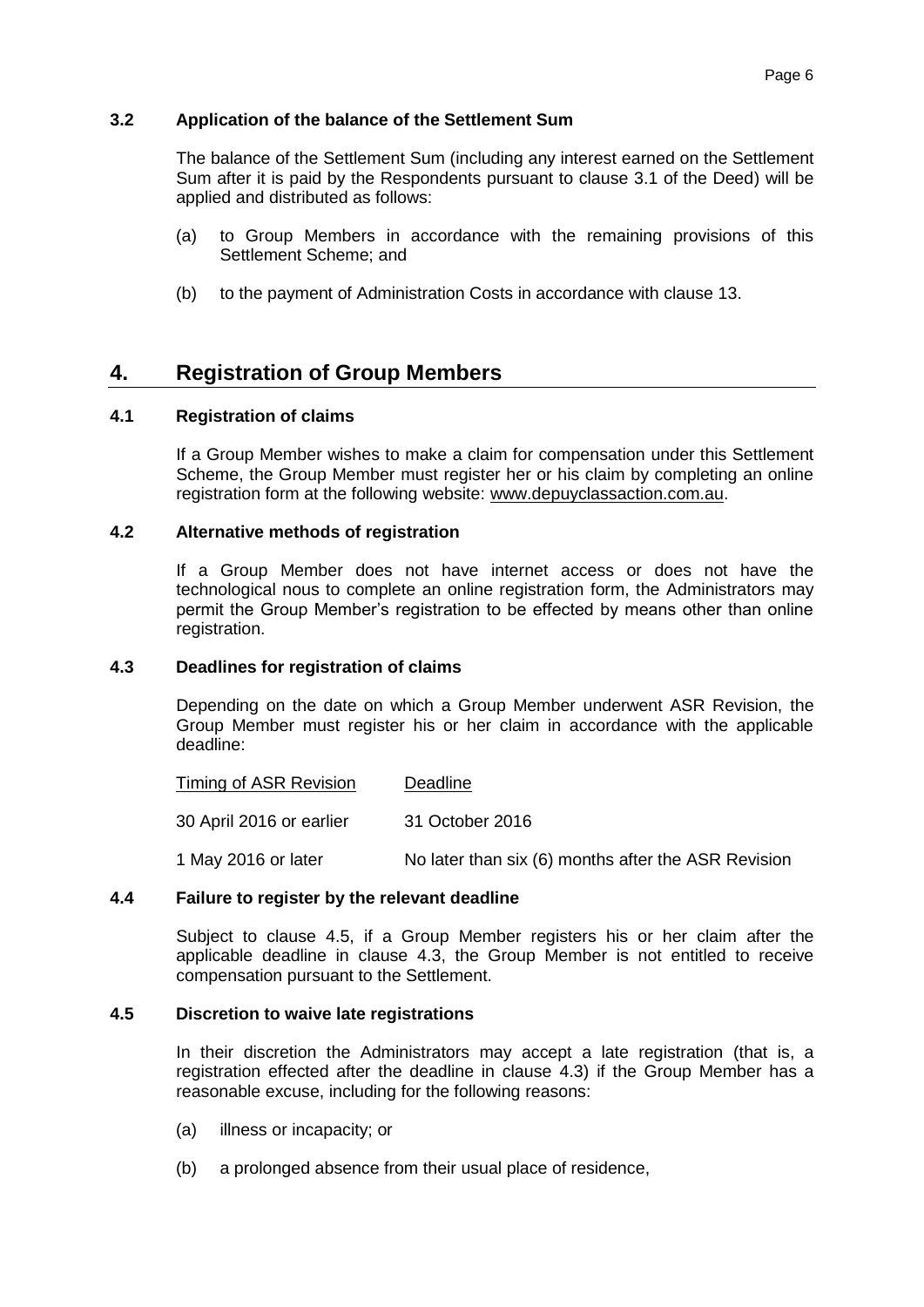except that the Administrators must not accept a late registration:

- <span id="page-6-1"></span>(c) if it is received by the Administrators more than 12 months after the date on which it was required to be effected pursuant to clause [4.3;](#page-5-2) and
- (d) regardless of clause [\(c\),](#page-6-1) if it is received by the Administrators after 31 December 2020.

# <span id="page-6-0"></span>**5. Assessment and determination of eligibility**

#### <span id="page-6-3"></span>**5.1 Eligibility Criteria**

A Group Member is eligible to receive compensation pursuant to this Settlement Scheme if she or he satisfies the following "**Eligibility Criteria**":

- (a) the Group Member was implanted with one or more ASR Implants in Australia; and
- (b) the Group Member underwent ASR Revision; and
- <span id="page-6-4"></span>(c) subject to clause [5.5,](#page-8-0) the ASR Revision was carried out earlier than ten (10) years after the Group Member was implanted with the ASR Implant that was the subject of the ASR Revision; and
- <span id="page-6-6"></span>(d) the ASR Revision was not an Ineligible Revision as defined in clause [5.2;](#page-6-2) and
- <span id="page-6-5"></span>(e) the Group Member has not:
	- (i) opted out of the ASR Class Action; and/or
	- (ii) entered into a deed of release with the Respondents or any of their related entities in respect of an ASR Claim (whether in Australia or elsewhere).

#### <span id="page-6-2"></span>**5.2 Ineligible Revisions**

An ASR Revision is an "**Ineligible Revision**" if it was performed in any of the following circumstances:

#### Fracture of the femoral neck

The ASR Revision:

- (a) was performed in respect of an ASR Resurfacing; and
- (b) occurred earlier than six months after the ASR Implant was implanted; and
- (c) was carried out as a result of a fracture of the Group Member's natural femoral neck, unless the Group Member's surgeon formed the view that the fracture was caused by an adverse reaction to metal debris.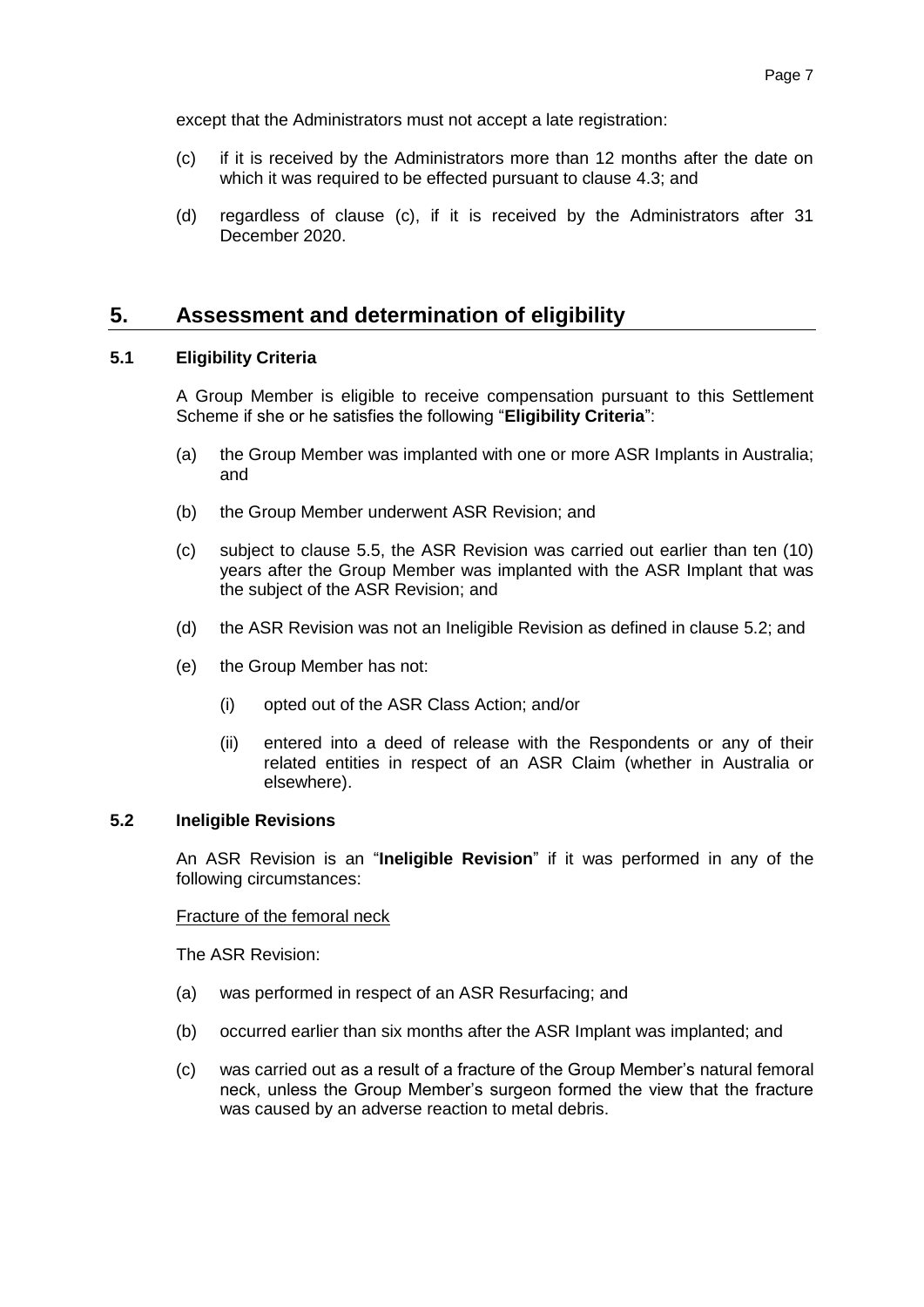The ASR Revision:

- (a) occurred earlier than 547 days after the ASR Implant was implanted; and
- (b) was necessitated by Infection, unless the Group Member would have required ASR Revision in the near term regardless of the periprosthetic joint infection.

#### Unrelated Trauma

The ASR Revision:

- (a) was carried out as a result of a change in the alignment or fixation of one or more components of the ASR Implant due to the application of an external force in a sudden or unexpected manner; and
- (b) the Group Member otherwise would not have needed to undergo ASR Revision in the near term.

For the purpose of this clause, Unrelated Trauma is deemed to have occurred if:

- (c) radiological studies verify that there was a change in the position of any component or ancillary parts of the ASR Implant, or in its alignment or fixation; and
- (d) the Group Member's treating surgeon attributes the immediate cause of revision to a traumatic event which resulted in that change in position, alignment or fixation,

unless the Group Member would have required revision in the near term regardless of the traumatic event.

# **5.3 Clarification regarding future ASR Revisions**

For the avoidance of doubt:

- (a) the Settlement is intended to compensate Group Members who undergo ASR Revision in the future, provided that those Group Members satisfy the Eligibility Criteria; and
- (b) in clauses [5.1](#page-6-3) and [5.2,](#page-6-2) the use of the present or past tense (in words such as "is eligible", "underwent" or "was carried out") applies equally to ASR Revisions that occur in the future.

# <span id="page-7-0"></span>**5.4 Clarification regarding bilateral ASR Implants**

If a Group Member was implanted with bilateral ASR Implants (that is, an ASR Implant was implanted in both the left hip and the right hip):

- (a) the Group Member is eligible to receive compensation if she or he underwent ASR Revision in respect of either or both of the ASR Implants, provided that the Eligibility Criteria are satisfied in relation to at least one of the ASR Implants;
- (b) if a Group Member has undergone bilateral ASR Revision: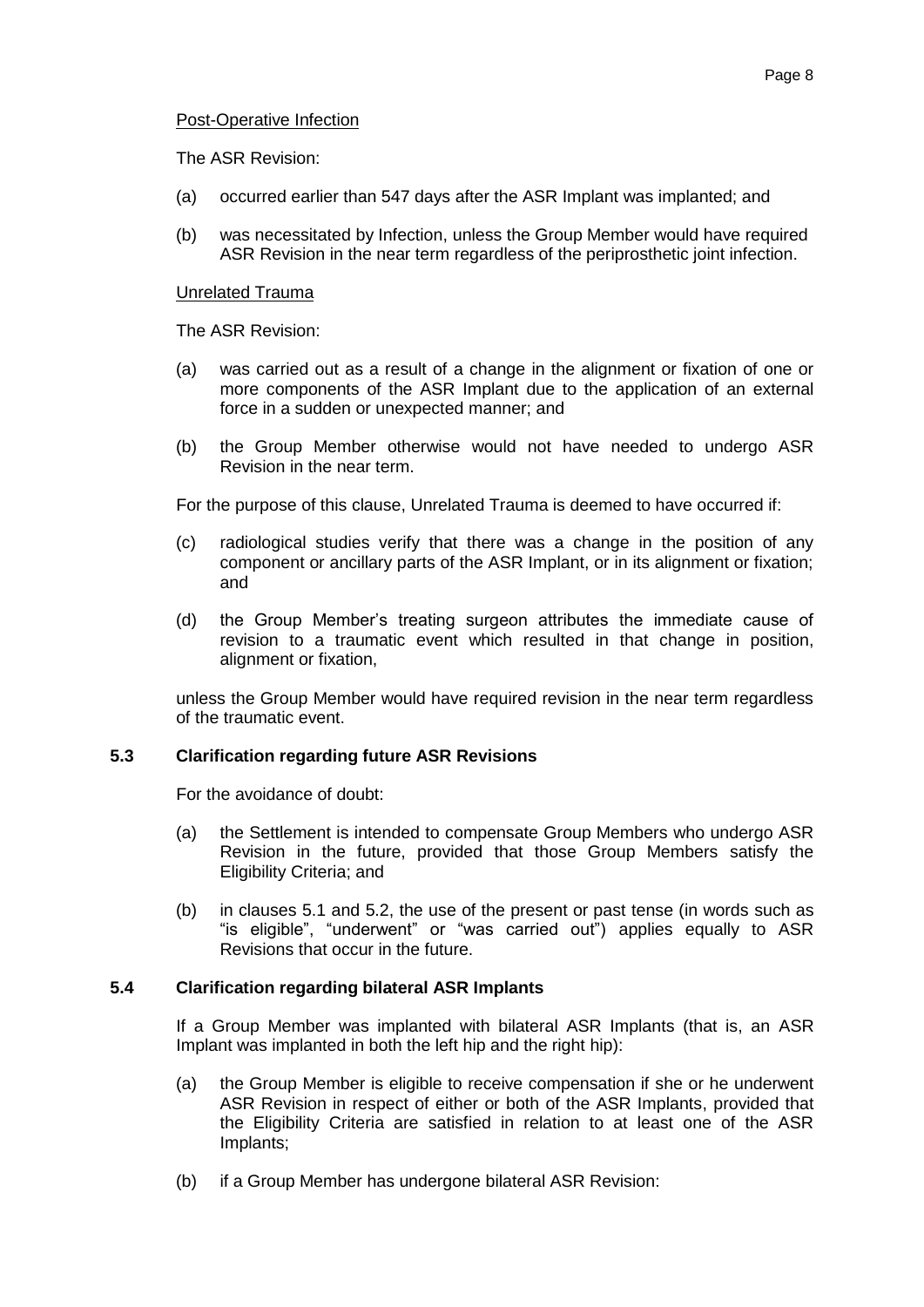- (i) the Group Member may elect to receive two Fast Track Resolutions; that is, one Fast Track Resolution for each of his or her hips; or
- (ii) the Group Member may proceed to an assessment under clause [7](#page-12-0) in relation to both hips, in which case the fact of bilateral ASR Revision must be taken into account for the purpose of assessing the Group Member's compensation;
- (iii) unless clause [5.4\(c\)\(ii\)](#page-7-0) applies, the Group Member may not elect to receive a Fast Track Resolution in relation to one of his or her hips, and proceed to an assessment under clause [7](#page-12-0) in relation to the other hip;
- (c) if a Group Member with bilateral ASR Implants has undergone unilateral ASR Revision and is determined to be eligible to receive compensation in respect of that ASR Revision:
	- (i) the Group Member in consultation with the Administrators may elect to defer the assessment of their compensation pursuant to clauses [6](#page-10-0) or [7](#page-12-0) for a reasonable period of time in order to assess whether ASR Revision may be needed in respect of his or her other hip, and clause [5.4\(b\)](#page-7-0) will apply if the Group Member undergoes a second ASR Revision before his or her compensation is assessed; and
	- (ii) if the Group Member:
		- A. does not defer their compensation assessment for his or her first ASR Revision; and
		- B. after having been paid compensation for the first ASR Revision, undergoes a second ASR Revision in respect of his or her other hip; and
		- C. is later found to be eligible in respect of the second ASR Revision;

then:

- D. in relation to the second ASR Revision, the Group Member may either elect to receive a Fast Track Resolution or proceed to an assessment of compensation under clause [7,](#page-12-0) regardless of how the Group Member's compensation was assessed for the first ASR Revision; and
- E. if the Group Member proceeds to an assessment of compensation under clause [7](#page-12-0) for the second ASR Revision, the Group Member's compensation for the second ASR Revision must take into account the compensation already paid to the Group Member for the first ASR Revision.

#### <span id="page-8-0"></span>**5.5 Discretion regarding timing of ASR Revision**

If an ASR Revision was carried out later than ten (10) years after a Group Member was implanted with the ASR Implant, the Administrators have the discretion to waive the eligibility criterion in clause [5.1\(c\)](#page-6-4) in the following circumstances: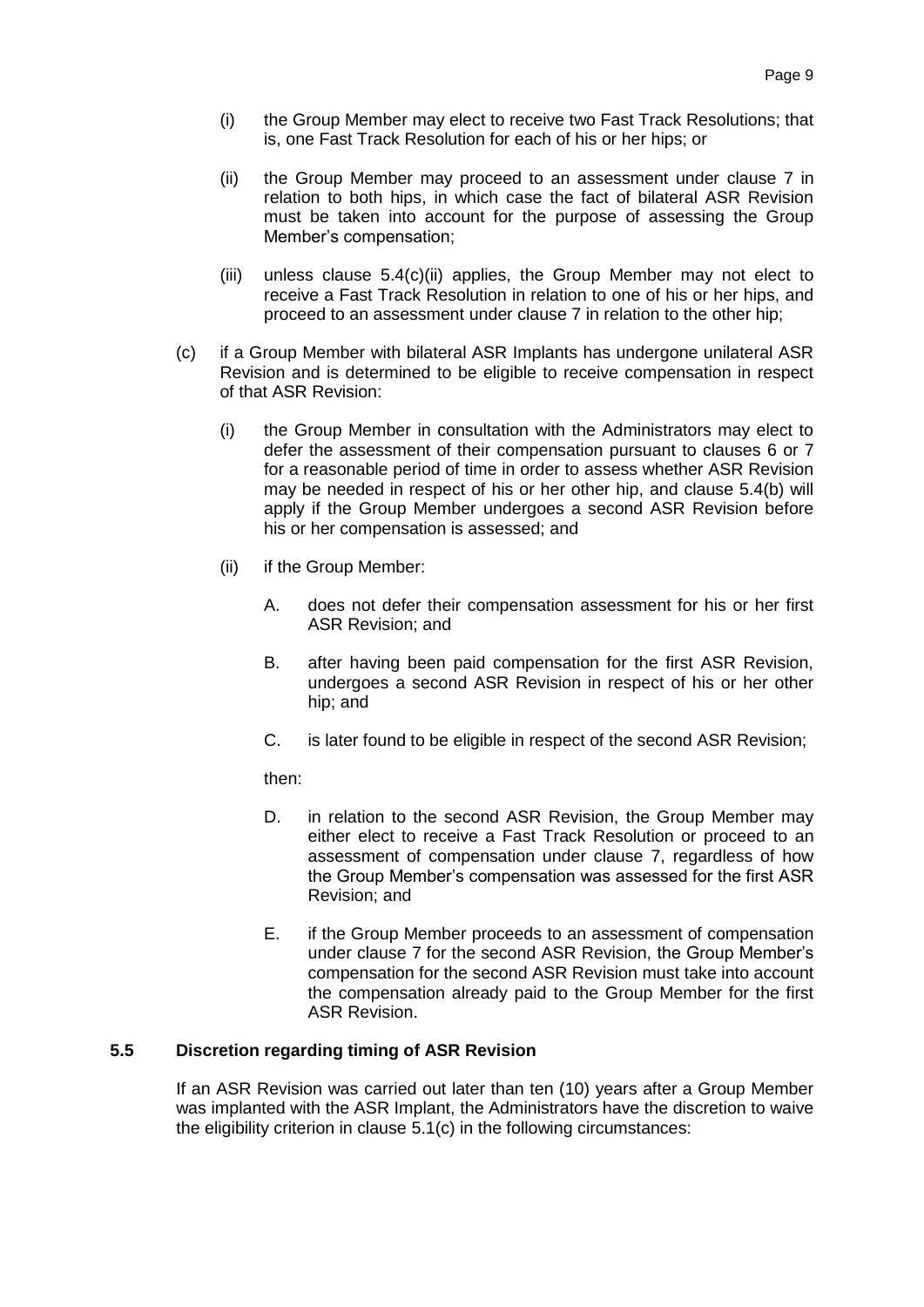- (a) if, earlier than ten (10) years after the implantation of the ASR Implant, the Group Member's treating surgeon formed the view that ASR Revision was necessary or appropriate; and
- (b) despite the Group Member's treating surgeon forming the view that ASR Revision was necessary or appropriate, a medical contraindication delayed the Group Member's ASR Revision beyond ten (10) years after the implantation of the ASR Implant,

provided that the ASR Revision was performed no later than eleven (11) years after implantation of the ASR Implant.

#### <span id="page-9-0"></span>**5.6 Process for determining eligibility**

The Administrators will assess and determine the eligibility of a Group Member pursuant to clause [5.1](#page-6-3) in accordance with the following provisions:

- <span id="page-9-5"></span>(a) the Administrators will check whether or not the Group Member has filed an opt out notice and, if so, will obtain a copy of the opt out notice;
- <span id="page-9-6"></span>(b) the Administrators will provide to the Respondents an authority signed by the Group Member and the Respondents will within 14 days provide confirmation as to whether or not clause [5.1\(e\)\(ii\)](#page-6-5) applies to the Group Member;
- <span id="page-9-2"></span>(c) the Administrators will obtain copies of the Group Member's contemporaneous medical records that are relevant to an assessment of the Eligibility Criteria;
- <span id="page-9-3"></span>(d) in order to minimise Administration Costs associated with the requirements of this clause, the Administrators:
	- (i) will seek to rely only on contemporaneous medical records for the purpose of assessing the Eligibility Criteria that relate to a Group Member's medical history; and
	- (ii) may only seek clarification from the Group Member's treating doctor/s if the contemporaneous medical records are ambiguous as to the applicability of any of the Eligibility Criteria; for example it is unclear whether or not a Group Member would have needed ASR Revision in the near term regardless of Unrelated Trauma or Post-Operative Infection;
	- (iii) must not obtain a report or other evidence from a doctor who is not a Group Member's treating doctor, unless the Group Member's treating doctor is deceased or unwilling to provide clarification in accordance with clause [\(ii\);](#page-9-3)
- <span id="page-9-7"></span><span id="page-9-4"></span>(e) the Administrators will prepare an "**Eligibility Book**" which consists of the materials and information obtained pursuant to this clause for the purpose of assessing whether or not the Group Member satisfies the Eligibility Criteria;
- <span id="page-9-1"></span>(f) a Senior Lawyer employed by one of the Administrators will review the Group Member's Eligibility Book and will make a determination as to whether or not the Group Member satisfies the Eligibility Criteria.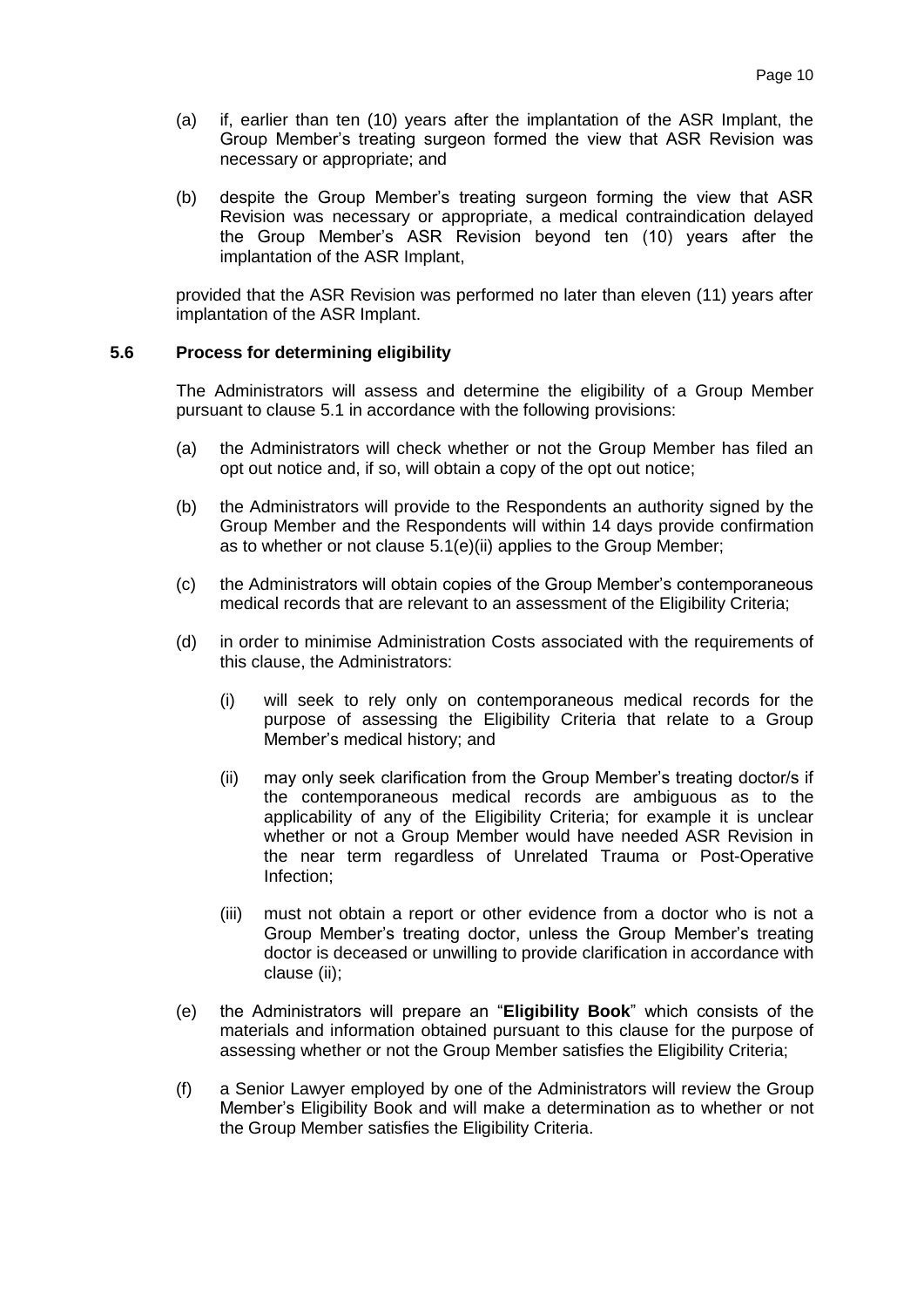#### <span id="page-10-1"></span>**5.7 Notification of Group Members regarding their eligibility or otherwise**

After a determination is made as to whether or not a Group Member is eligible to receive compensation, the Administrators will promptly send to the Group Member a "**Notice of Eligibility**" in which the Administrators:

- (a) state whether or not the Group Member has been assessed as eligible to receive compensation under the Settlement Scheme;
- (b) if the Group Member was assessed as eligible to receive compensation, provide information to the Group Member in relation to their rights to receive a Fast Track Resolution under clause [6](#page-10-0) or alternatively proceed to an assessment of compensation under clause [7,](#page-12-0) including information that will assist the Group Member to make a decision as to whether or not to accept the Fast Track Resolution; and
- (c) if the Group Member was assessed as ineligible to receive compensation, provide information to the Group Member in relation to their rights to seek a Review under clause [9](#page-18-0) below.

#### **5.8 Clarification regarding steps required to be taken where a Group Member opted out or has otherwise resolved their claim**

For the avoidance of doubt, if and when the Administrators obtain information pursuant to clauses [5.6\(a\)](#page-9-5) and/or [5.6\(b\)](#page-9-6) which demonstrates that a Group Member is not eligible on the basis of clause [5.1\(e\),](#page-6-6) the Administrators:

- (a) are not obligated to obtain any further information or materials for the purpose of assessing and determining whether the Group Member satisfies the other Eligibility Criteria; and
- (b) may proceed to make a determination pursuant to clause [5.6\(f\)](#page-9-1) on the basis of the limited information obtained pursuant to clauses [5.6\(a\)](#page-9-5) and/or [5.6\(b\).](#page-9-6)

# <span id="page-10-0"></span>**6. Fast Track Resolution**

#### <span id="page-10-2"></span>**6.1 Application of this clause**

This clause [6](#page-10-0) applies only to those Group Members who have been assessed as eligible pursuant to clause [5.](#page-6-0)

#### **6.2 Fast Track Resolution**

A "**Fast Track Resolution**" is a single, standardised, lump sum payment of \$55,000.

The payment of the Fast Track Resolution does not affect the Group Member's rights to have their Residual Liens paid from the Settlement Sum in accordance with clause [8,](#page-16-0) in addition to the Fast Track Resolution. Otherwise, the Fast Track Resolution is paid in full and final satisfaction of the Group Member's claim.

*Note*: The intent of the Fast Track Resolution is that the standardised sum is available on an expedited basis. It includes no allowance for economic loss. It may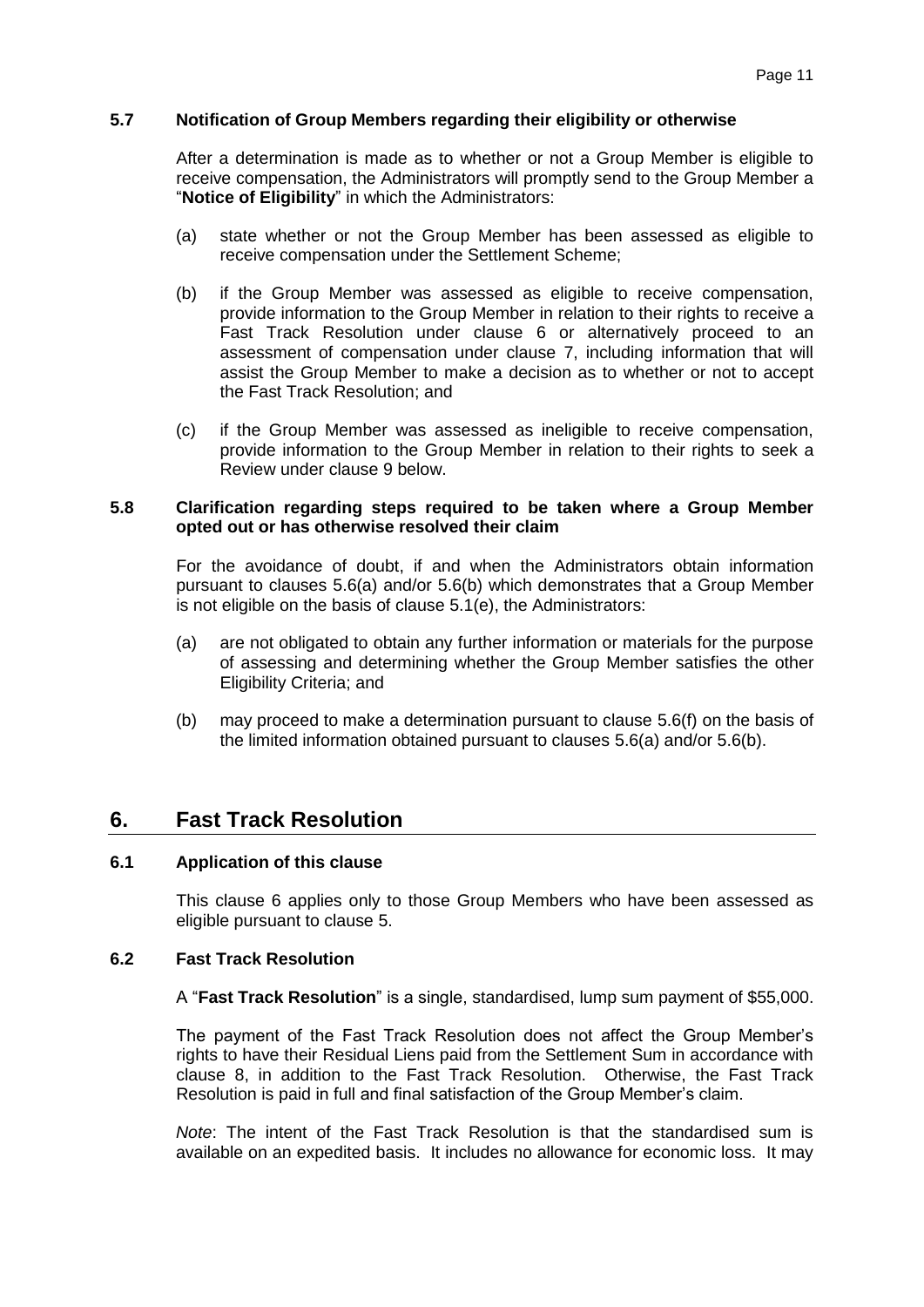not be suitable for Group Members whose ASR Revision caused a serious permanent disability or any significant loss of wages or income.

#### <span id="page-11-2"></span>**6.3 Election to receive a Fast Track Resolution**

Within 42 days after the Administrator sends a Notice of Eligibility to a Group Member, an eligible Group Member may elect to receive a Fast Track Resolution by giving written notice to the Administrators.

#### **6.4 Failure to make an election to receive a Fast Track Resolution**

If a Group Member does not give written notice to the Administrators within 42 days as required by clause [6.3,](#page-11-2) the Group Member will be deemed to have declined the Fast Track Resolution.

#### <span id="page-11-0"></span>**6.5 Discretion to accept late notification of an election to receive a Fast Track Resolution**

The Administrators may in their absolute discretion accept late notification of an election by a Group Member to receive a Fast Track Resolution, subject to the following:

- (a) a late election must not be accepted by the Administrators after a Group Member's Claim Book has been referred to an Assessor; and
- (b) if a late election is accepted by the Administrators after they (or their delegates) have commenced preparing a Group Member's Claim Book, the Administrators may in their absolute discretion reduce the Group Member's Fast Track Resolution in order to take into account any Administration Costs that have been incurred in preparing the Claim Book, including:
	- (i) professional fees in an amount no more than \$5,000; and
	- (ii) disbursements.

#### **6.6 Claims by the estates of deceased Group Members**

The following provisions apply to claims by the estates of deceased Group Members:

- (a) a claim may be made by the estate of a deceased Group Member;
- (b) the estate must elect to receive a Fast Track Resolution, discounted to \$40,000 in full and final satisfaction of the estate's claim for all heads of damages (subject to the resolution of Liens pursuant to clause [8;](#page-16-0) and
- (c) the estate is not entitled to proceed to an assessment under clause [7;](#page-12-0)

#### <span id="page-11-1"></span>**6.7 Consequences of electing to receive a Fast Track Resolution**

If a Group Member elects to receive a Fast Track Resolution:

(a) as soon as practicable after receiving notice from the Group Member, the Administrators will: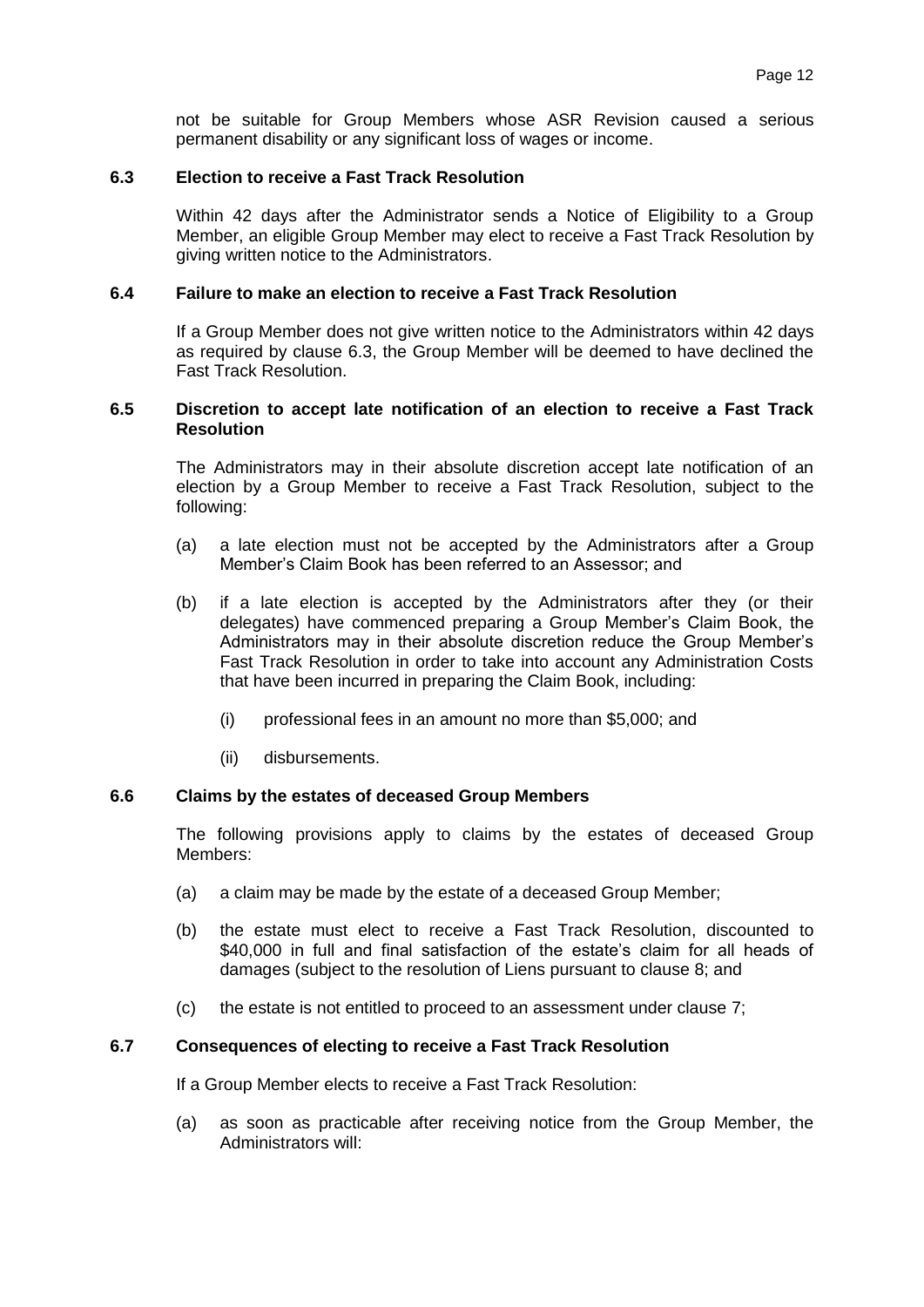- <span id="page-12-2"></span>(i) send to the Group Member a "**Notice of Fast Track Assessment**" confirming the Group Member's entitlement to receive the Fast Track Resolution;
- (ii) take steps to determine and resolve the Group Member's Liens in accordance with clause [8;](#page-16-0)
- (b) the Group Member will be paid as soon as possible after the resolution of his or her Liens pursuant to clause [8;](#page-16-0)
- (c) the Group Member will be:
	- (i) entitled to the benefit of their claim being proportionately grossed up in the event that there are surplus funds, as described in clause [10.5\(a\);](#page-22-1) and
	- (ii) immune from any proportionate reduction of their claim, as described in clause [10.5\(b\).](#page-22-2)

#### **6.8 Consequences of declining to receive a Fast Track Resolution**

If a Group Member declines to receive a Fast Track Resolution:

- (a) the Group Member's compensation entitlements will be assessed and determined in accordance with clause [7;](#page-12-0)
- (b) subject to clause [7.2\(c\),](#page-13-1) the Group Member faces a risk of receiving less compensation than the Fast Track Resolution;
- (c) the Group Member faces a risk of a proportionate reduction of their Assessed Compensation Amount pursuant to clause [10.5\(b\);](#page-22-2) and
- (d) payment is likely to take longer than if the Group Member elected to receive a Fast Track Resolution.

# <span id="page-12-0"></span>**7. Assessment of compensation**

#### **7.1 Application of this clause**

This clause [7](#page-12-0) applies only to those Group Members who:

- (a) have been assessed as eligible pursuant to clause [5;](#page-6-0) and
- (b) declined to receive a Fast Track Resolution pursuant to clause [6.](#page-10-0)

#### <span id="page-12-1"></span>**7.2 Legal principles for the assessment of claims**

Group Members' claims will be assessed and determined:

(a) according to the provisions and principles in Part VIB of the CAC Act, as in force at 1 May 2016; and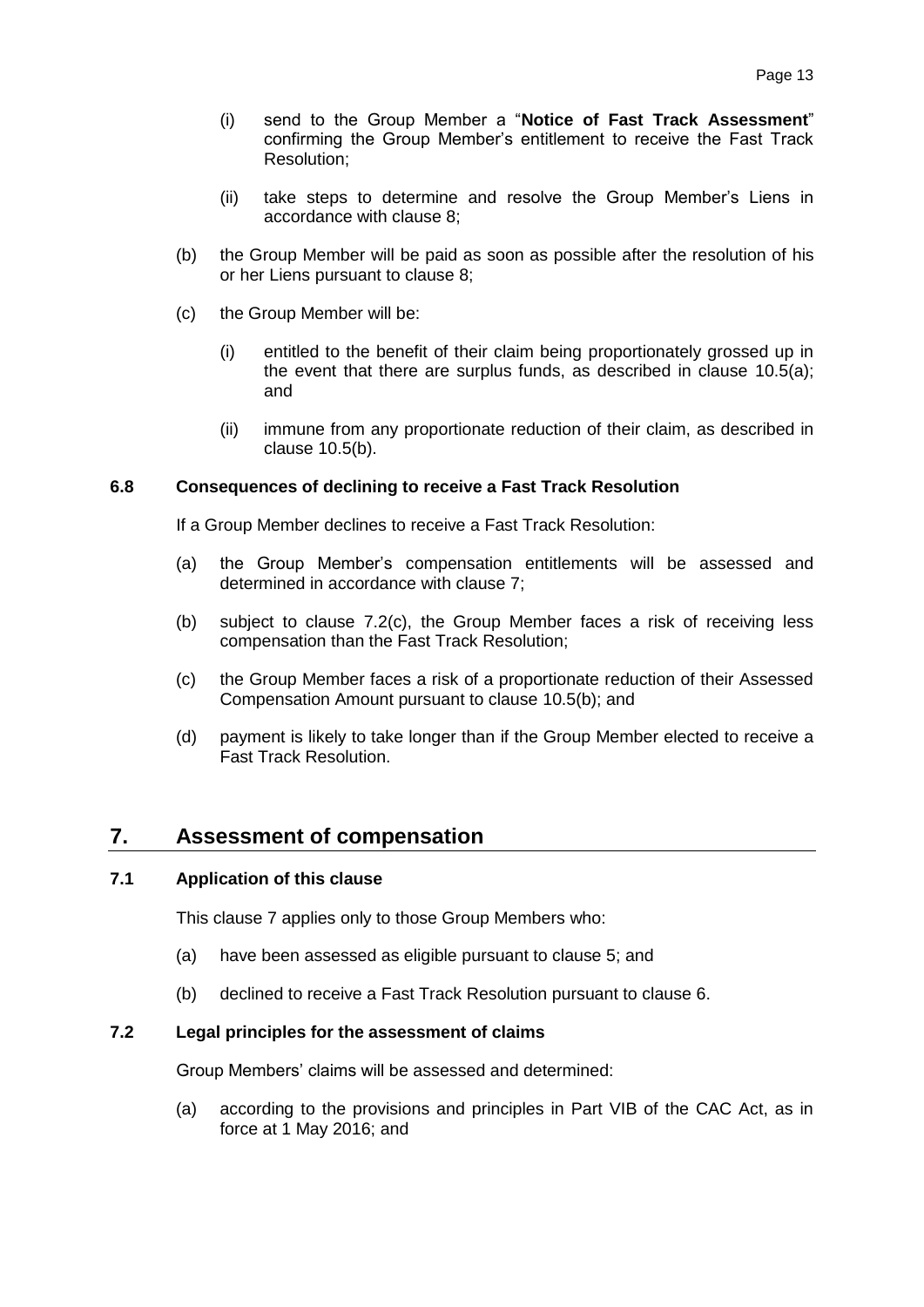(b) on the basis that the Group Member is only entitled to compensation for loss or damage that was caused by their ASR Revision or the circumstances requiring ASR Revision,

except that:

<span id="page-13-1"></span>(c) subject to the overriding operation of clause [10.5\(b\),](#page-22-2) a Group Member's noneconomic loss must be assessed as no less than \$40,000.

#### <span id="page-13-4"></span>**7.3 Process for determining Group Members' claims**

The Administrators will assess and determine Group Members' claims according to the following procedure:

- <span id="page-13-2"></span>(a) the Administrators will appoint a number of Assessors to a "**Panel**" for the purpose of assessing and determining Group Members' claims;
- (b) the Administrators will prepare "**Claim Books**" in accordance with clause [7.4;](#page-14-0)
- (c) the Administrators will allocate a Group Member's Claim Book to an Assessor who is randomly selected from the Panel;
- (d) if, after reviewing the Group Member's Claim Book, the Assessor considers that additional information or materials are needed in order to complete the assessment, the Assessor will inform the Administrators, who will:
	- (i) work cooperatively with the Assessor in order to address the issues raised by the Assessor; and
	- (ii) to the extent that it is necessary, supplement the Group Member's Claim Book;
- (e) the Assessor may also choose to confer with the Group Member or their personal or other representative;
- <span id="page-13-3"></span>(f) the Assessor will then:
	- (i) make a determination as to the amount of compensation that the Group Member is assessed as being entitled to receive pursuant to this Settlement Scheme; and
	- (ii) prepare and provide to the Administrators a brief statement of reasons for the Assessor's determination, including details of the amounts assessed under all heads of damages;
- <span id="page-13-0"></span>(g) after receiving an Assessor's determination and statement of reasons, the Administrators will promptly send to the Group Member a "**Notice of Assessment**" in which the Administrators:
	- (i) provide information to the Group Member about the determination of their entitlements under this Settlement Scheme;
	- (ii) enclose a copy of the Assessor's statement of reasons; and
	- (iii) provide information to the Group Member in relation to their right to seek a Review under clause [9.](#page-18-0)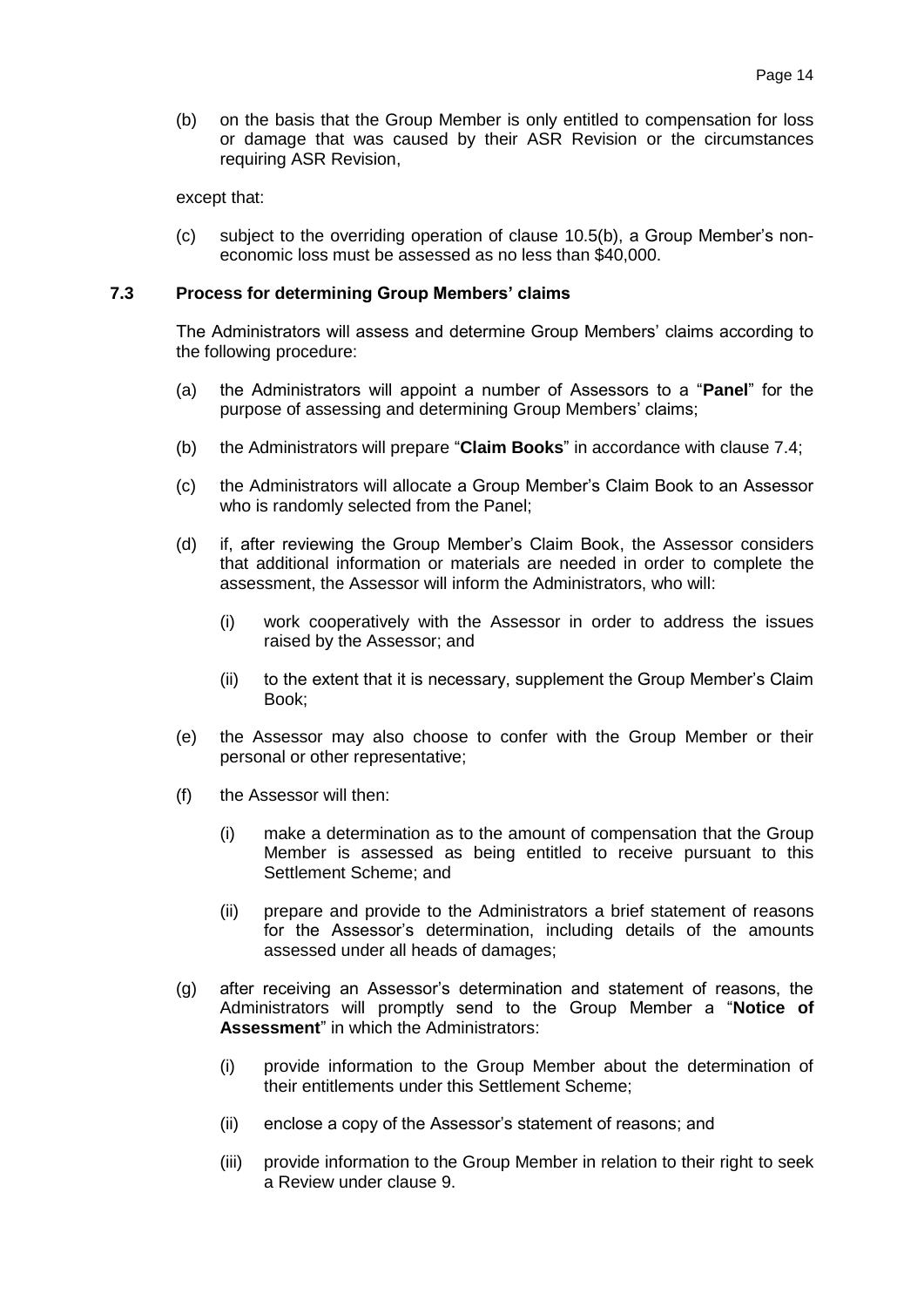#### <span id="page-14-0"></span>**7.4 Preparation of Claim Book**

For each eligible Group Member, the Administrators will prepare a "**Claim Book**" comprising information and materials that will enable an assessment of the Group Member's compensable loss or damage, and for the purpose of preparing the Claim Book the Administrators will obtain the following insofar as it is relevant and applicable to the Group Member's losses:

- (a) instructions and information from the Group Member;
- (b) information from any other person such as a family member or friend of the Group Member;
- (c) contemporaneous medical records, to the extent that those records have not already been obtained pursuant to clause [5.6\(c\);](#page-9-2)
- (d) tax returns and other tax, accounting or financial documents;
- (e) employment records or other information from the Group Member's employer/s;
- (f) invoices regarding any treatment or other expenses incurred by the Group Member;
- <span id="page-14-3"></span>(g) subject to clause [7.7,](#page-15-1) information or records held by the Respondents as to the details of any payments made to the Group Member pursuant to the ASR Reimbursement Programme;
- <span id="page-14-4"></span><span id="page-14-2"></span>(h) subject to clauses [7.5](#page-14-1) and [7.6,](#page-15-0) reports from:
	- (i) a treating doctor;
	- (ii) an "**Independent Expert**", being a medical expert (such as an orthopaedic surgeon or rehabilitation physician) or allied health expert (such as an occupational therapist or physiotherapist); or
	- (iii) a forensic accounting expert.

#### <span id="page-14-1"></span>**7.5 Restrictions on reports to be obtained for a Group Member's Claim Book**

In order to minimise Administration Costs associated with the requirements of this clause:

- (a) the Administrators must only obtain a report from a treating doctor or Independent Expert if it would otherwise be impossible to reliably assess the Group Member's losses under any particular head of damages;
- (b) where possible, the Administrators must seek to obtain a report from a treating doctor rather than an Independent Expert; for example, a report may be obtained from an Independent Expert if the Group Member's treating doctor is deceased or unwilling to provide a report, or the treating doctor does not have the relevant expertise to provide a report that addresses the issues raised by the Administrators;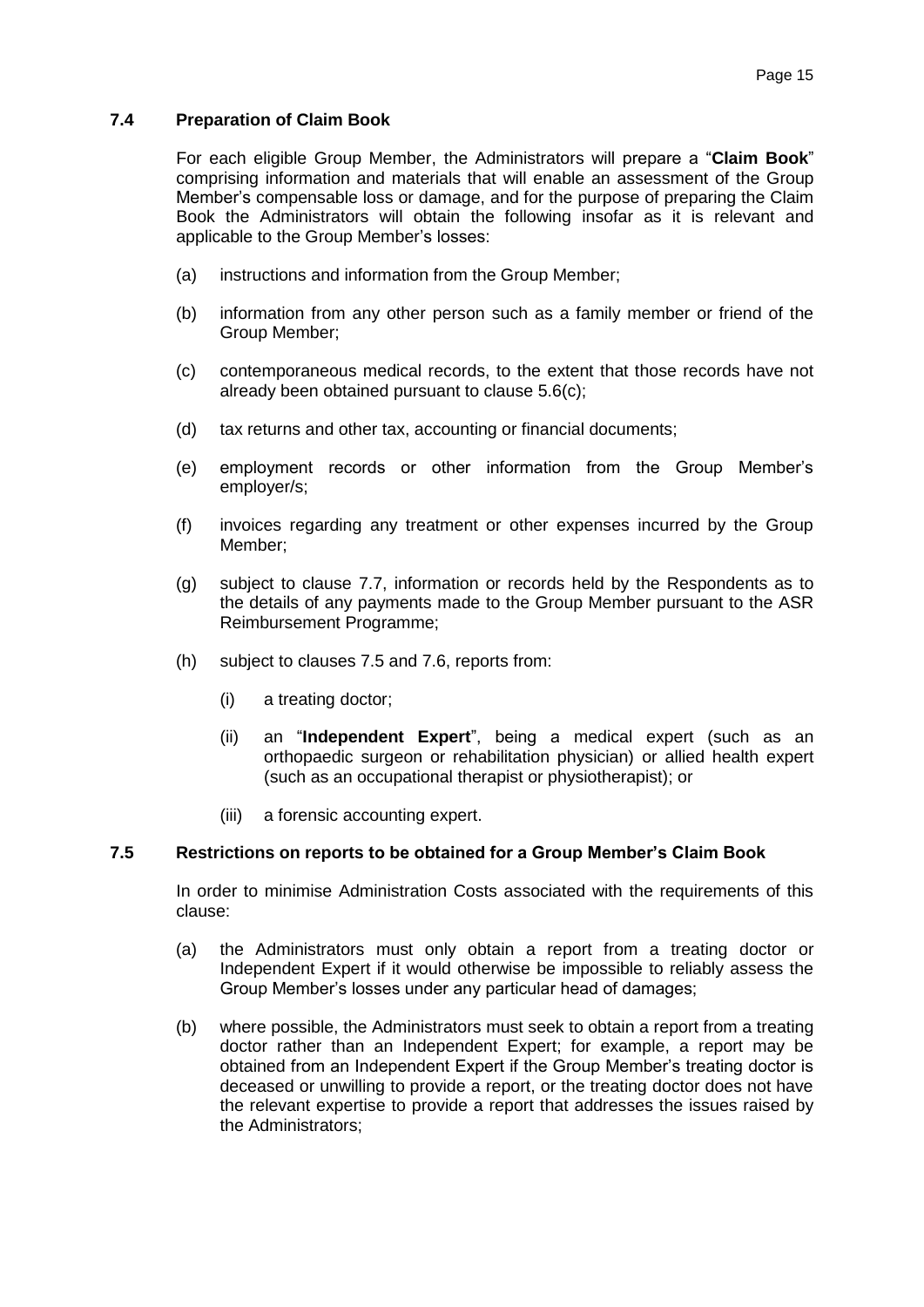- (c) unless it is required in exceptional circumstances, the Administrators must not obtain more than one medical report (whether from a treating doctor or Independent Expert) in relation to a Group Member;
- (d) the Administrators will only obtain a report from a forensic accounting expert if it would otherwise be impossible to reliably assess the Group Member's economic loss.

#### <span id="page-15-0"></span>**7.6 Engagement of Independent Experts and forensic accounting experts**

For the purpose of clauses [7.4\(h\)](#page-14-2) and to the extent that it is necessary and appropriate to obtain a report from an Independent Expert or a forensic accounting expert:

- (a) the Administrators may establish a list of one or more approved experts in one or more areas of expertise;
- (b) to the extent that the Administrators have established such a list of approved experts, those approved experts must be engaged in preference to other experts, except in exceptional circumstances.

#### <span id="page-15-1"></span>**7.7 Cooperation of the Respondents**

In order to enable the Administrators to give effect to clause [7.4\(g\),](#page-14-3) upon receipt of an authority signed by a Group Member the Respondents will provide (or will instruct Crawford to provide) details held by the Respondents or Crawford of any payments made to the Group Member pursuant to the ASR Reimbursement Programme.

#### **7.8 Constitution of the Panel**

For the purpose of ensuring the efficient and expeditious processing and resolution of claims, the Administrators may at any time:

- (a) appoint additional Assessors to the Panel for the purpose of clause [7.3\(a\);](#page-13-2) or
- (b) remove an Assessor from the Panel if he or she becomes unavailable or otherwise fails to carry out assessments pursuant to clause [7.3\(f\)](#page-13-3) in a reasonably timely manner.

#### **7.9 Role of Assessors**

Assessors appointed to the Panel:

- (a) will act as independent arbitrators and not as counsel briefed to act for any individual Group Members or the Administrators;
- (b) have the same immunities from suit as attach to the office of a judge of the Supreme Court of NSW.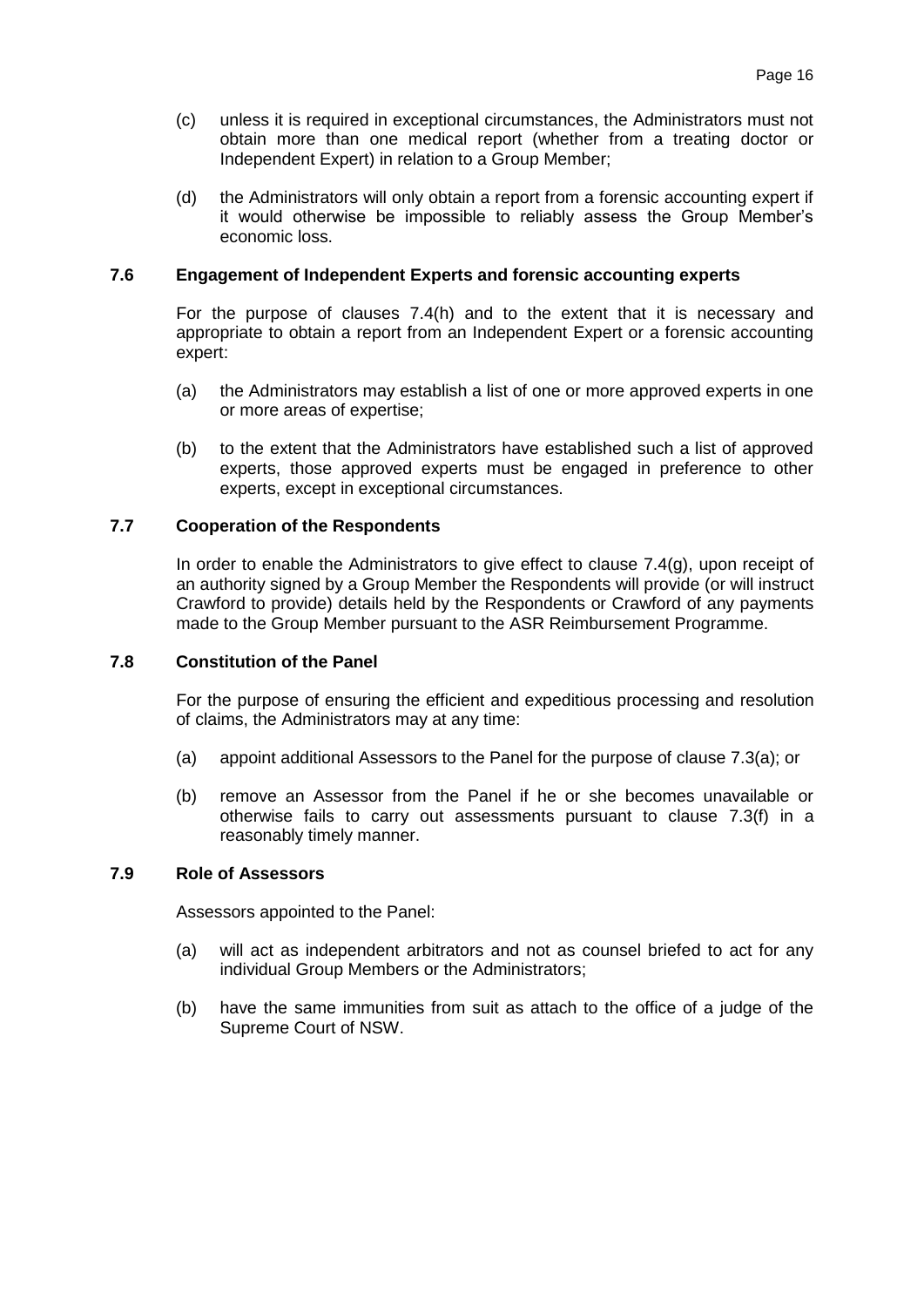# <span id="page-16-0"></span>**8. Liens**

#### **8.1 Application of this clause**

This clause [8](#page-16-0) applies only to those Group Members who have been assessed as eligible pursuant to clause [5.](#page-6-0)

#### <span id="page-16-2"></span>**8.2 Responsibility for and resolution of Assumed Liens**

The Respondents will be responsible for the negotiation and resolution of Assumed Liens asserted by Qualified Lienholders that are identified by the Group Member in accordance with clause [8.4,](#page-16-1) and in doing so the Respondents will take all reasonable steps to ensure that there is no reasonably avoidable delay and that Assumed Liens are resolved expeditiously.

#### **8.3 Responsibility for and resolution of Residual Liens**

All Residual Liens which are not the responsibility of the Respondents under clause [8.2](#page-16-2) will be the responsibility of the respective Group Members affected by any such Residual Liens and (subject to the other requirements of this clause [8\)](#page-16-0) will be paid from the Settlement Sum.

#### <span id="page-16-1"></span>**8.4 Identification and notification of Liens and cooperation of Group Members**

As soon as is practicable and appropriate after a Group Member has elected to receive a Fast Track Resolution or the time specified in clause [6.3](#page-11-2) for making such an election has lapsed, the Administrators will assist the Group Member:

- (a) to identify all Qualified Lienholders that have paid for or asserted an Assumed Lien and the Administrator and Group Member will:
	- (i) provide to the Respondents as soon as reasonably practicable relevant documents and/or information concerning Assumed Liens, including but not limited to any documents required for the Respondents to consider their position on payment of a Lien relating to the Group Member;
	- (ii) provide all reasonable co-operation to the Respondents in resolving Assumed Liens;
	- (iii) notify the Respondents of proposed payments to a Group Member which may trigger payment of a Lien; and
- (b) to identify:
	- (i) all Other Lienholders that have paid for or asserted a Residual Lien; and/or
	- (ii) whether any repayment may need to be made to Centrelink pursuant to the Social *Security Act 1991* (Cth).

#### **8.5 Application of the BPA**

If a Lien is asserted by Medicare: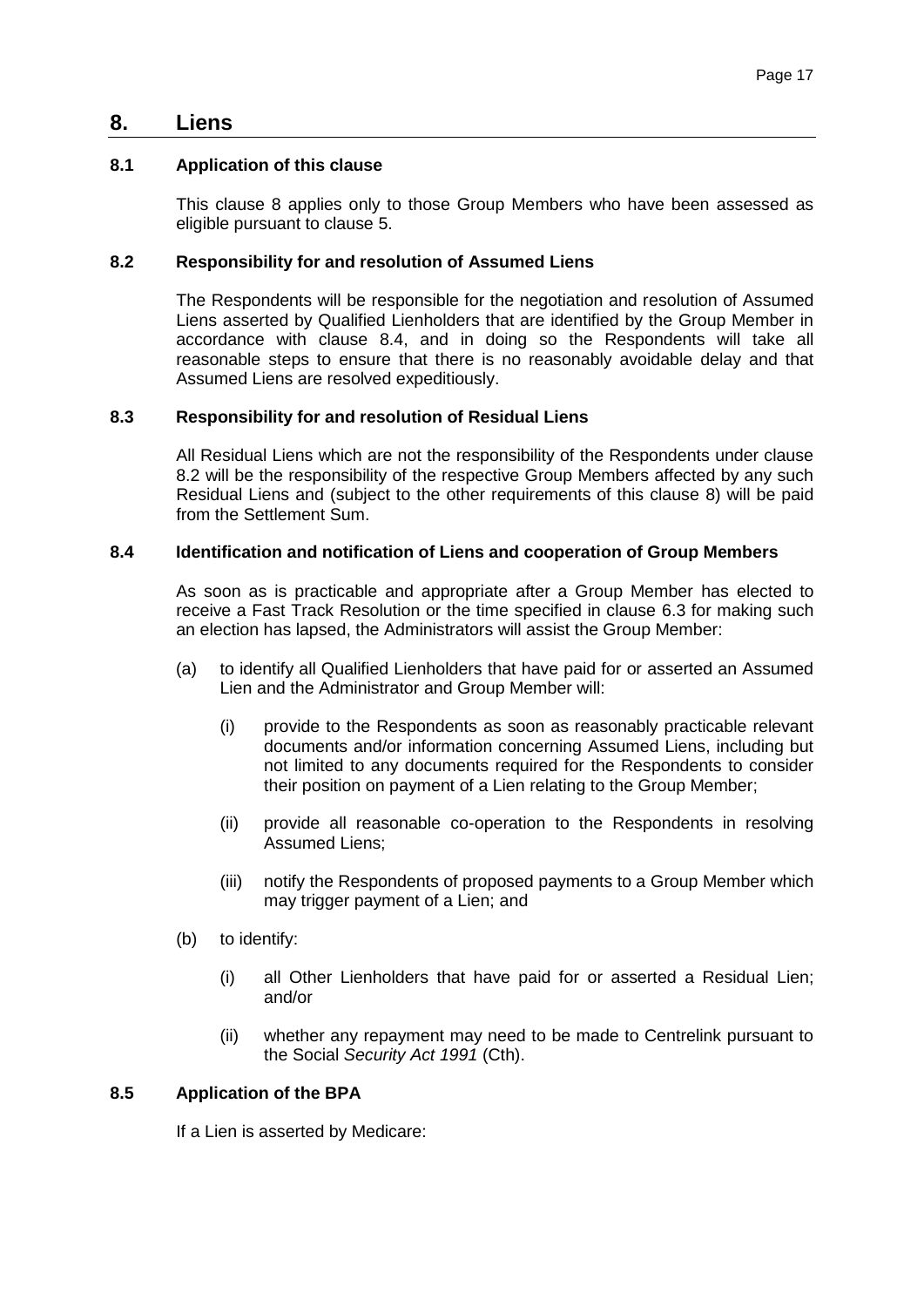- (a) the BPA will be applicable to the payment to each Group Member under the Settlement Scheme;
- (b) the Administrators and Respondents will cooperate in relation to any necessary amendments or transition of the BPA for the BPA to apply to the Settlement Scheme.

#### **8.6 Cooperation of the Respondents**

The Respondents will provide all reasonable co-operation to Group Members and/or the Administrators where the Respondents' negotiation and resolution of Assumed Liens is likely to:

- (a) impact on a Group Member's ongoing rights or entitlements under a statutory or other scheme;
- (b) give rise to Residual Liens which a Group Member is obligated to pay.

#### **8.7 Final payment to Group Members**

No final payment is to be made to a Group Member under the Settlement Scheme until the earlier of the following:

- (a) 28 days after the amount of the Group Member's Assumed Liens have been determined and notified to the Respondents; or
- (b) the Group Member's Assumed Liens have been resolved,

and further, no final payment is to be made to a Group Member under the Settlement Scheme until after the following:

- (c) any necessary statutory clearances (for example under the *Social Security Act 1991* (Cth)) have been obtained; and
- (d) to the extent that it is required by statute or contract, Residual Liens have been resolved and paid.

#### **8.8 Other provisions regarding Assumed Liens**

For the purpose of this clause [8:](#page-16-0)

- (a) nothing in this Settlement Scheme is intended to create a right of reimbursement where none would otherwise exist under applicable law;
- (b) the amount of compensation payable to a Group Member is not controlling on the amount to be paid for any Assumed Lien for which the Respondents are responsible under this Settlement Scheme.

### **8.9 Lien Disputes**

If:

(a) the Respondents and a Group Member (or the Administrators on behalf of a Group Member) are unable to resolve a Lien Dispute relating to that Group Member; or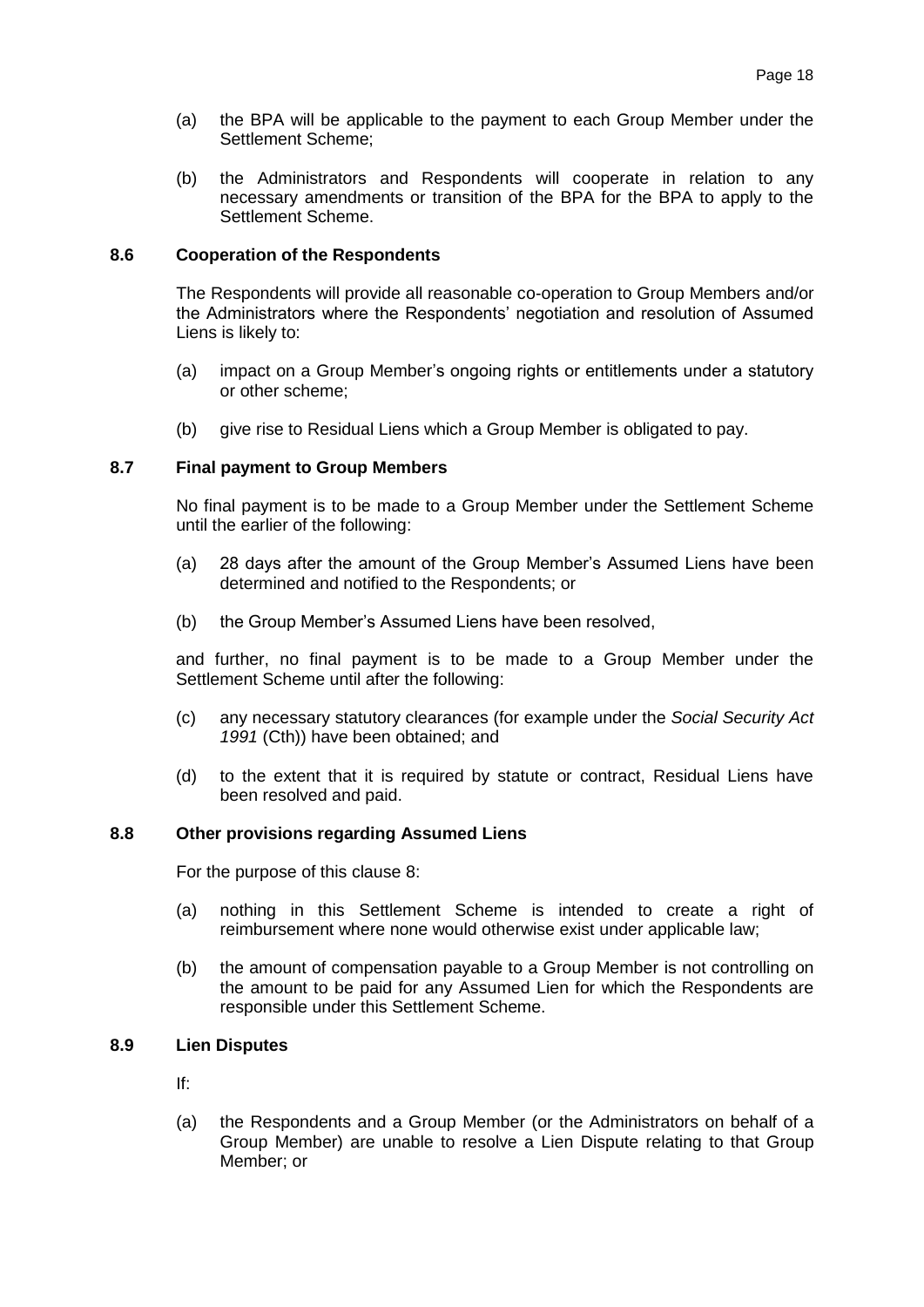(b) the Administrators, the Applicants, a Group Member or the Respondents unreasonably delay the resolution of an Assumed Lien,

then:

- (c) within ten (10) Business Days of an impasse being reached or there being unreasonable delay, the Administrators or the Respondents will refer the Lien Dispute for determination by an independent barrister who is appointed by agreement between the Respondents and the Administrators;
- (d) a determination by an independent barrister is final and binding on the Respondents, the Group Member and the Administrators except as to an error of law;
- (e) the independent barrister's costs will be paid by either the Respondents or the Administrators, depending on whether the determination is, on balance, against the interests of the Respondents or the Group Member.

#### **8.10 Group Members indemnify the Respondents for Residual Liens**

Each Group Member indemnifies and holds harmless the Released Parties (as defined in clause 1.1 of the Deed) from and against any and all damages, losses, costs (including, but not limited to, court costs), expenses (including legal fees and expenses), fines, penalties or liabilities incurred or suffered by, or imposed on, any Released Party in connection with, arising out of or resulting from:

- (a) any claim made or asserted at any time against the Respondents, or any other Released Party with respect to any payment made to such Group Member (or the right to receive any such payment under the Settlement Scheme) by any person at any time holding or asserting any Residual Liens, and/or
- (b) the failure to properly provide notifications or information in relation to Liens as required by this Deed.

#### **8.11 Group Members indemnify the Administrators**

If a Group Member has a legal obligation by reason of receiving compensation pursuant to this Settlement Scheme, whether under statute or contract or otherwise to any agency, compensation payer or insurer, to pay or repay a sum from their compensation payment, the Group Member indemnifies and holds harmless the Administrators (and/or their delegates) from and against any claim associated with that legal obligation.

# <span id="page-18-0"></span>**9. Review of determinations**

#### <span id="page-18-1"></span>**9.1 Right to seek a Review**

A Group Member has the right to seek a "**Review**" of any of the following determinations:

(a) a determination under clause [5](#page-6-0) that the Group Member is not eligible to receive compensation (**Eligibility Review**);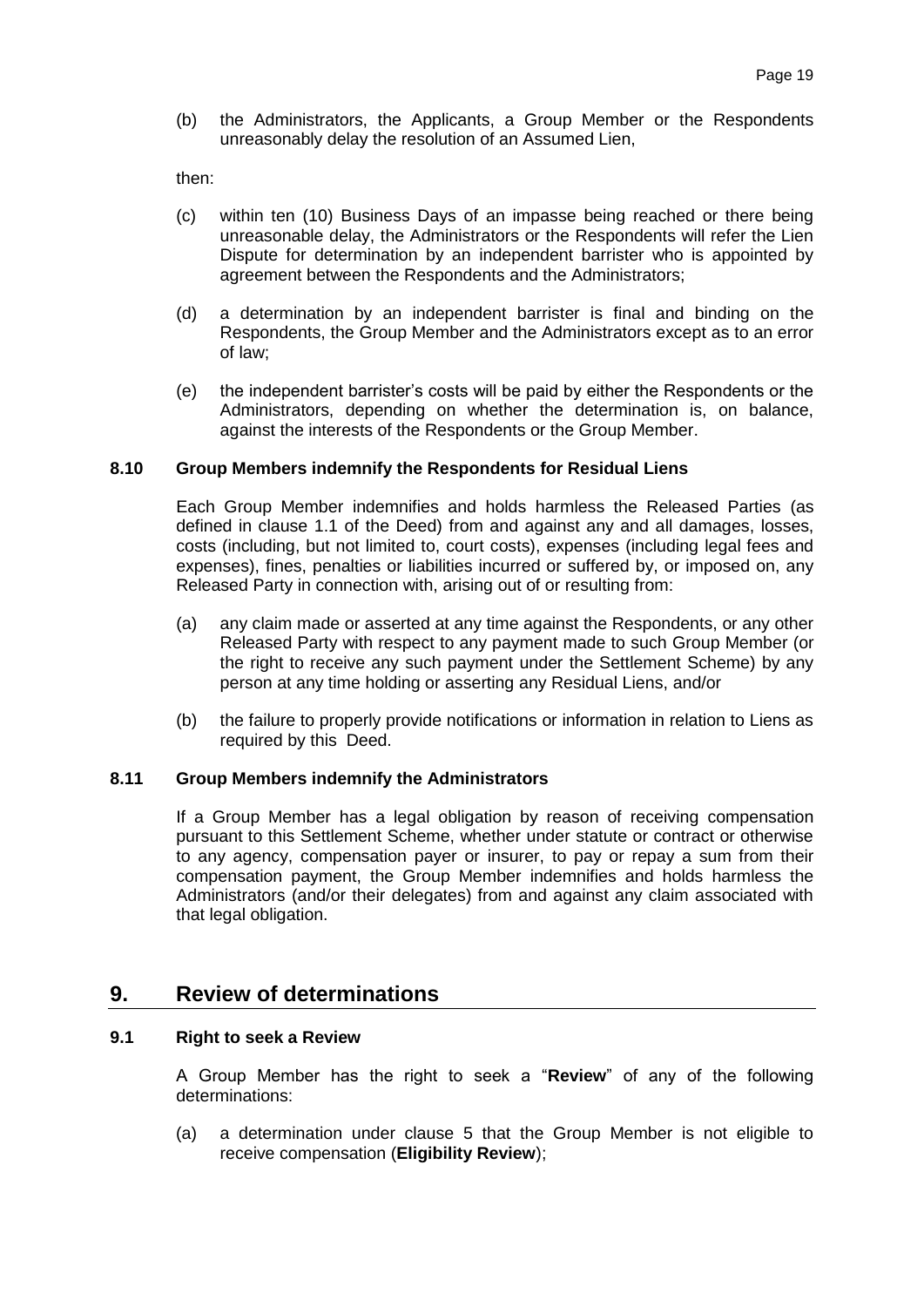(b) a determination under clause [7](#page-12-0) regarding the amount of compensation (**Compensation Review**).

#### <span id="page-19-1"></span>**9.2 Process for seeking a Review**

If a Group Member wishes to seek a Review, she or he must do so:

- (a) by giving written notice to the Administrators no later than 28 days after the Administrators sent a Notice of Eligibility or Notice of Assessment (as applicable) to the Group Member; and
- (b) such notice must state with precision the components of the assessment which the Group Member disputes and the reasons why the Group Member disputes those components of the assessment.

#### **9.3 Failure to seek a Review**

If a Group Member does not give written notice to the Administrators within 28 days as required by clause [9.2,](#page-19-1) the Group Member will be deemed to have accepted their Notice of Eligibility or Notice of Assessment (as the case may be).

#### <span id="page-19-0"></span>**9.4 Payment of a bond for Reviews**

Subject to clause [13.3,](#page-26-0) where a Group Member seeks a Review, the Administrators may, in their absolute discretion:

- (a) require that the Group Member pay to the Administrators a bond not exceeding \$1,000 for the costs of the Review; and
- (b) if the Group Member fails to pay the bond within 14 days of receiving such a request from the Administrators, treat the Group Member's request for a Review as void and as having no effect.

#### <span id="page-19-2"></span>**9.5 Process for Reviews**

The Administrators will assess and determine Reviews according to the following procedure:

- <span id="page-19-3"></span>(a) the Administrators will engage a Review Assessor;
- (b) the Administrators will provide the following materials to the Review Assessor:
	- (i) the Group Member's written notice by which he or she requested the Review; and
	- (ii) either of the following, depending on the nature of the Review that is sought by a Group Member:
		- A. Eligibility Book and Notice of Eligibility; or
		- B. Claim Book and Notice of Assessment (including the Reviewer's statement of reasons);
- (c) save in exceptional circumstances, the Review Assessors must not consider any new evidence or additional materials that are not already included in the materials referred to in clause [9.5\(b\);](#page-19-2)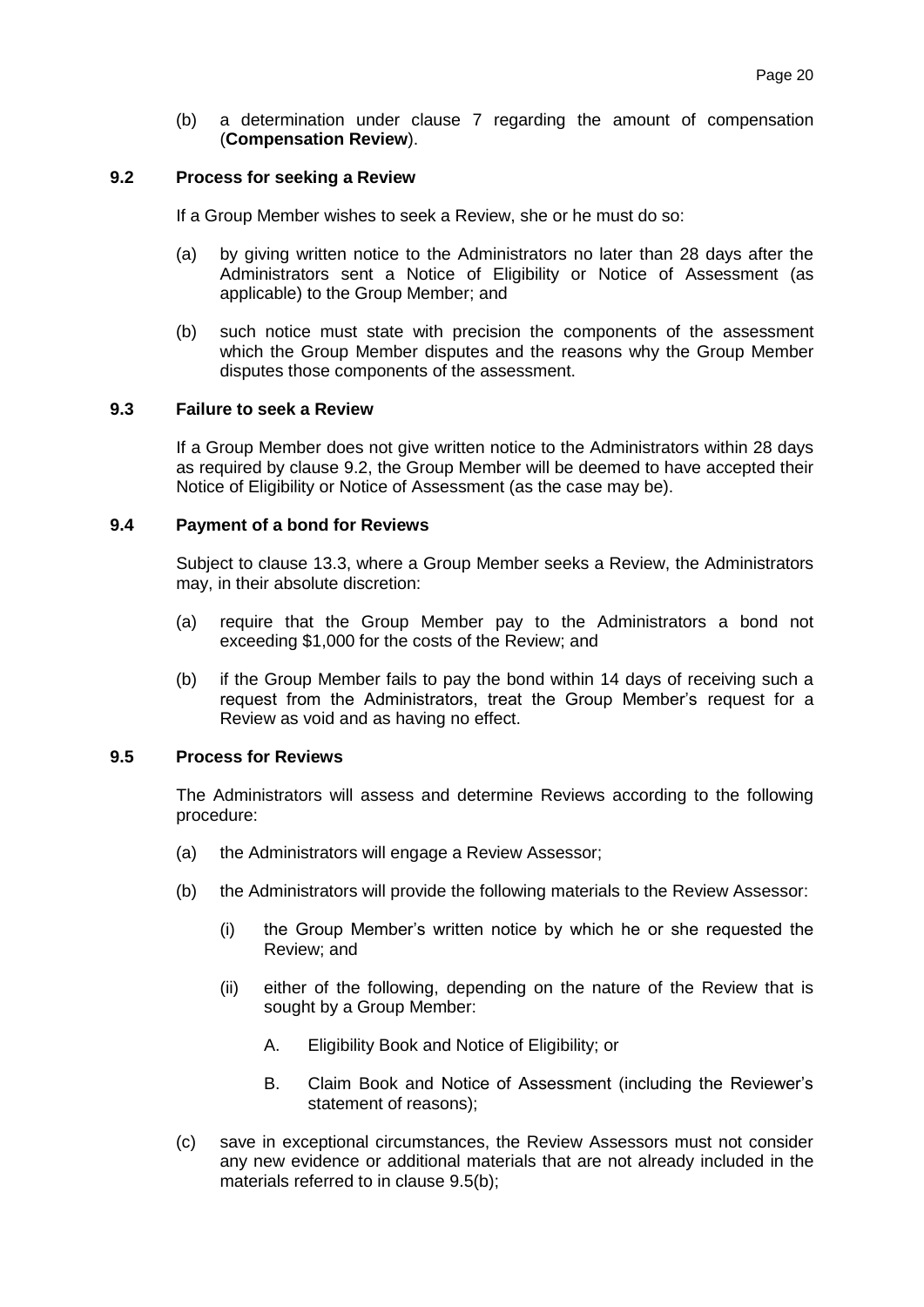- (d) the Review Assessor will then:
	- (i) in an Eligibility Review, make a determination as to whether the Administrators made an error in applying the Eligibility Criteria;
	- (ii) in a Compensation Review, make a determination as to the amount of compensation that the Group Member is assessed as being entitled receive pursuant to this Settlement Scheme, and in doing so the Review Assessor must only:
		- A. consider the issues in relation to which the Group Member seeks a Review; and
		- B. determine whether the Assessor made an error in applying the principles in clause [7.2;](#page-12-1) and
	- (iii) in relation to either type of Review, prepare and provide to the Administrators a brief statement of reasons for the Review Assessor's determination and, if relevant, include details of the amounts assessed under all relevant heads of damages;
- (e) in carrying out a Compensation Review, a Review Assessor may determine that:
	- (i) the Group Member is entitled to more compensation than was initially assessed; or
	- (ii) the Group Member is entitled to less compensation than was initially assessed (subject to clause [7.2\(c\)\)](#page-13-1);
- <span id="page-20-0"></span>(f) after receiving a Review Assessor's determination and statement of reasons, the Administrators will promptly send to the Group Member a "**Notice of Review**" in which the Administrators:
	- (i) provide information to the Group Member about the determination of their Review and the impact of that determination on the Group Member's entitlements under this Settlement Scheme; and
	- (ii) enclose a copy of the Review Assessor's statement of reasons.

#### **9.6 Determinations of Review Assessors are final and binding**

A determination of a Review Assessor is final and binding on the Administrators and the Group Member who sought the Review, and neither the Administrators nor the Group Member is entitled to appeal to the Court or any other court or tribunal in relation to any asserted error of jurisdiction, fact or law arising from the Review Assessor's determination.

#### **9.7 Role of Review Assessors**

Review Assessors engaged by the Administrators:

(a) will act as independent arbitrators and not as counsel briefed to act for any individual Group Members or the Administrators;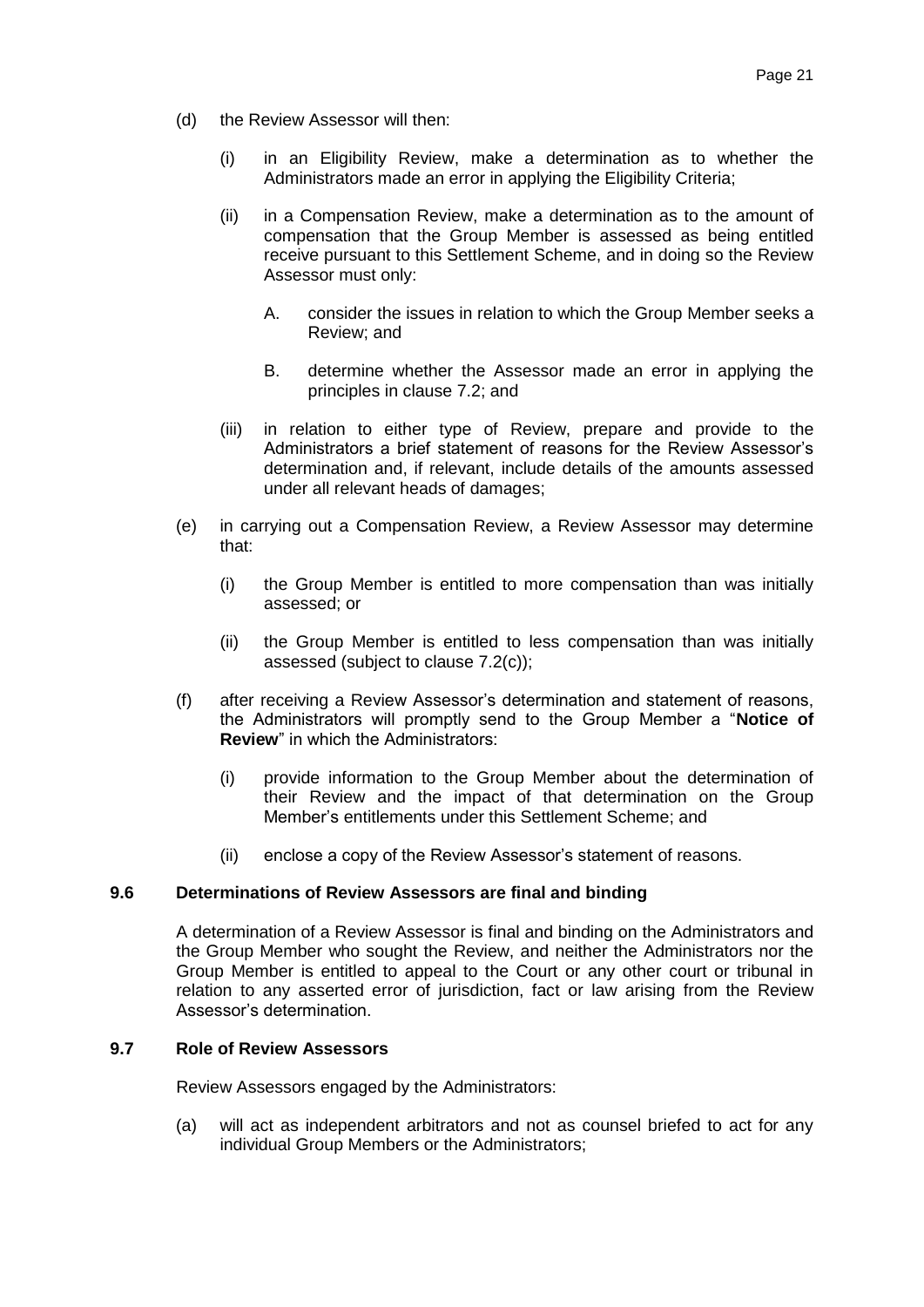(b) have the same immunities from suit as attach to the office of a judge of the Supreme Court of NSW.

# **10. Management of the Settlement Sum and payments to Group Members**

#### **10.1 Settlement Sum is held by the Administrators on trust**

Upon the Approval Order being made and the Respondents paying the Settlement Sum into the Settlement Account pursuant to clause 3.1 of the Deed, and subject to the terms of the Deed and any applicable statutory requirements, the Administrator will hold the money standing from time to time in the Settlement Account on trust for Group Members.

#### **10.2 Investment of the Settlement Sum**

Pending the distribution of the Settlement Sum, the Administrators are to hold the Settlement Sum in one or more interest bearing bank accounts or term deposit accounts unless:

- (a) it would be in the interests of Group Members to hold some or all the extant balance of the Settlement Sum in one or more non-interest bearing bank accounts; or
- (b) for the purpose of facilitating and implementing this Settlement Scheme, it is otherwise appropriate to hold some or all the extant balance of the Settlement Sum in one or more non-interest bearing bank accounts.

#### <span id="page-21-1"></span>**10.3 Management of the Settlement Sum**

Subject to clauses [10.4](#page-21-0) and [10.5,](#page-22-3) the Administrators will take all reasonable steps to ensure that the Settlement Sum and payments to Group Members are managed in such a way that:

- (a) there are sufficient funds to make compensation payments to all Group Members who are assessed as being eligible to receive compensation;
- (b) other than Group Members who elect to receive the Fast Track Resolution, all Group Members receive approximately the same proportion or percentage of their Assessed Compensation Amounts.

#### <span id="page-21-0"></span>**10.4 Payments to Group Members**

In order enable compliance with clause [10.3,](#page-21-1) the Administrators may:

- (a) make payments of Fast Track Resolutions at any time, subject to clause [8;](#page-16-0)
- (b) subject to clause [8,](#page-16-0) make payments to individual Group Members in instalments, with a portion of Assessed Compensation Amounts to be withheld pending the assessment of additional Group Members, and those Assessed Compensation Amounts liable to be adjusted in light of such additional assessments; and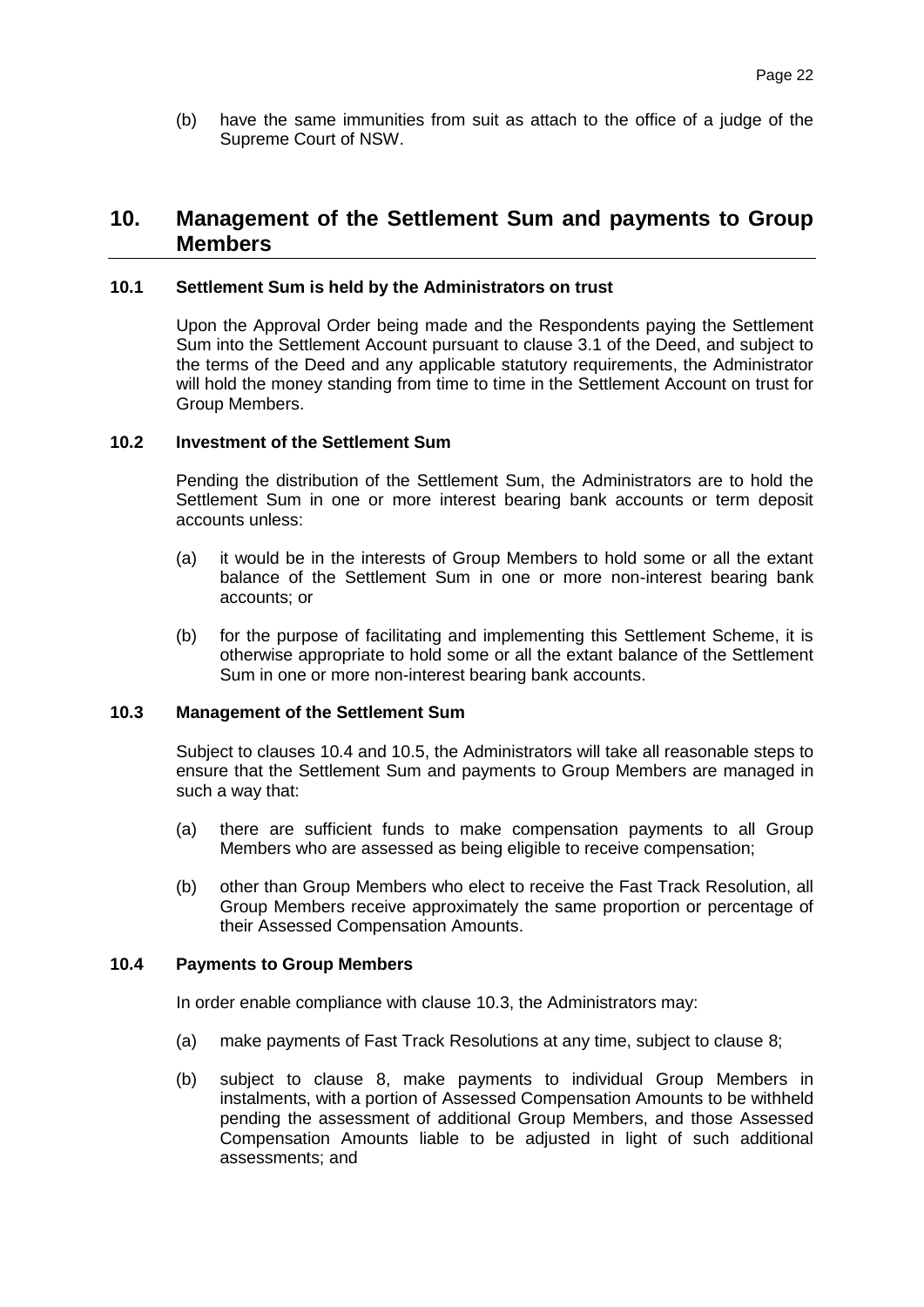(c) make payments to tranches of Group Members over time, provided that at least 300 Group Members have had their compensation assessed before the first tranche may be paid,

and for the purpose of this clause the Administrators will take advice from actuarial experts in determining the appropriate level of compensation to be paid to Group Members at various times during the administration of the Settlement Scheme, taking into account:

- (d) the number of Fast Track Resolutions that have been paid as at the relevant time;
- (e) the number of Group Members for whom assessments have been completed as at the relevant time and the aggregate of Assessed Compensation Amounts for those Group Members; and
- (f) any other matters that the actuarial experts consider to be relevant.

#### <span id="page-22-3"></span>**10.5 Adjustments to compensation payments**

The following adjustments may be made by the Administrators to the Assessed Compensation Amounts and Fast Track Resolutions:

- <span id="page-22-1"></span>(a) if the aggregate of Assessed Compensation Amounts and Fast Track Payments is less than the net amount available for distribution to Group Members, the Assessed Compensation Amounts and Fast Track Payments will be proportionately grossed up and additional payments will be made to Group Members;
- <span id="page-22-2"></span>(b) if the aggregate of Assessed Compensation Amounts is greater than the net amount available for distribution to Group Members (after excluding the aggregate of Fast Track Payments), the Assessed Compensation Amounts (but not Fast Track Resolutions) will be proportionately reduced.

#### <span id="page-22-0"></span>**10.6 Interim payments**

The Administrators may in their absolute discretion make an interim payment to a Group Member, provided that the payment:

- (a) must not exceed \$20,000;
- (b) may only be made:
	- (i) if a Group Member suffers financial hardship pending finalisation of their claim; or
	- (ii) more than 12 months have passed since a Notice of Eligibility was sent to the Group Member.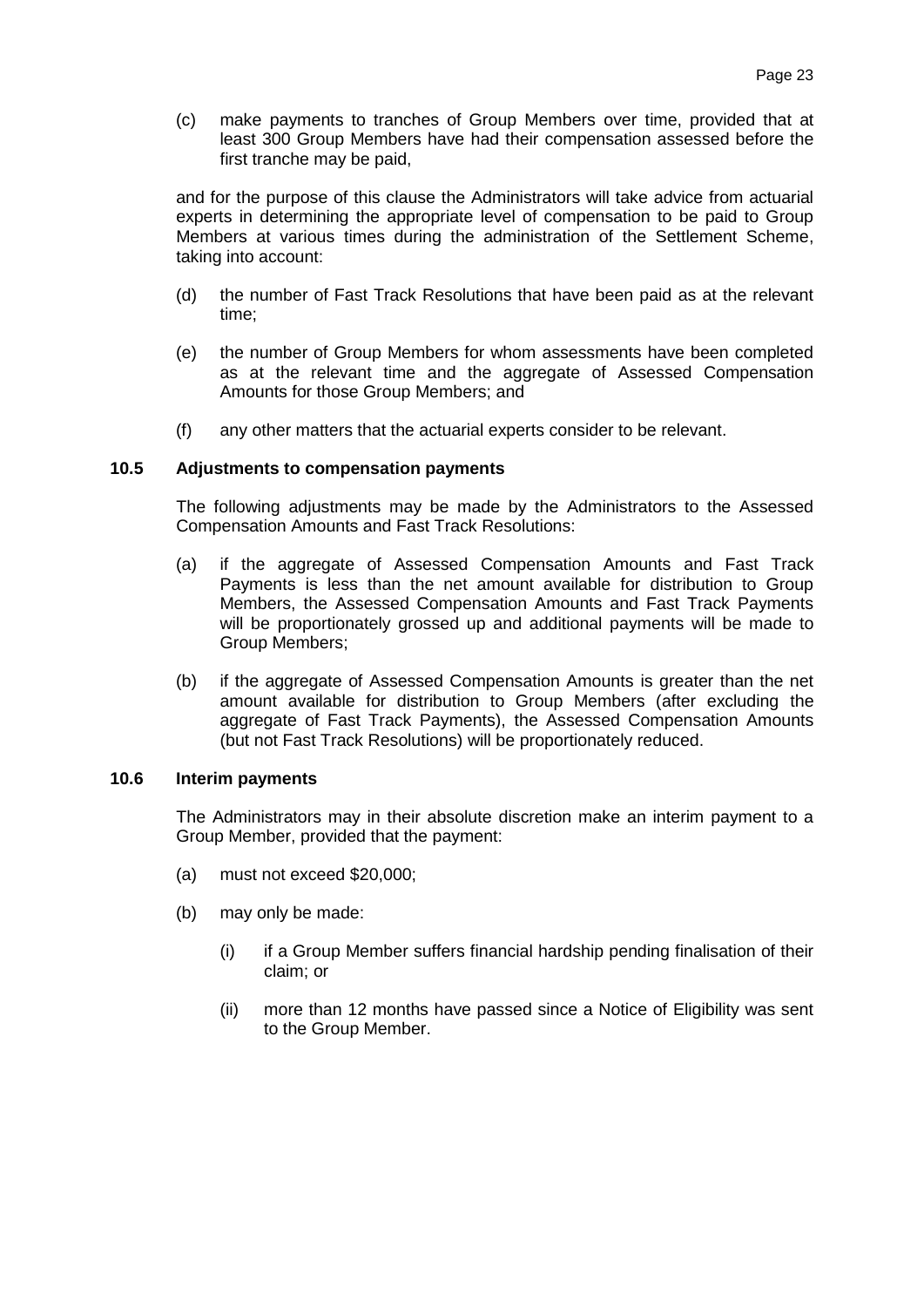# **11. Rights and obligations of Group Members**

# <span id="page-23-3"></span>**11.1 Election not to recover**

Within 21 days after receiving a Notice of Assessment or a Notice of Review Assessment, a Group Member may by written notice inform the Administrators that he or she elects not to receive compensation under one or more heads of damages, and if the Group Member makes such an election their Assessed Compensation Amount will be reduced accordingly.

#### <span id="page-23-1"></span>**11.2 Cooperation of Group Members**

Each Group Member must cooperate with the Administrators and take all steps that she or he is required to take pursuant to this Settlement Scheme and/or that are reasonably requested or directed by the Administrators, including:

- (a) providing instructions, information, documents or other materials;
- (b) providing authorities or permissions;
- (c) attending and participating in meetings or telephone conferences with the Administrators or any other person (such as an Independent Expert, Assessor or Review Assessor);
- (d) promptly informing the Administrators of any change in their contact details;
- (e) executing documents,

and each Group Member must do so:

- (f) complying to the best of the Group Member's ability with the substance and not merely the form of the requirement, request or direction; and
- (g) by the date or within the timeframe specified in the requirement, request or direction.

#### <span id="page-23-2"></span>**11.3 Obligation regarding honesty**

In fulfilling the obligation in clause [11.2,](#page-23-1) each Group Member must act honestly and must take all reasonable steps to ensure that any of her or his agents or representatives likewise act honestly.

#### <span id="page-23-0"></span>**11.4 Failure to comply**

If a Group Member fails to comply with their obligations in clauses [11.2](#page-23-1) or [11.3,](#page-23-2) the Administrators may, in their absolute discretion:

- (a) decline to accept the Group Member's registration or claim;
- (b) determine that the Group Member is not eligible to receive compensation pursuant to this Settlement Scheme;
- (c) apply a discount to the amount of compensation that the Group Member would otherwise be entitled to receive; or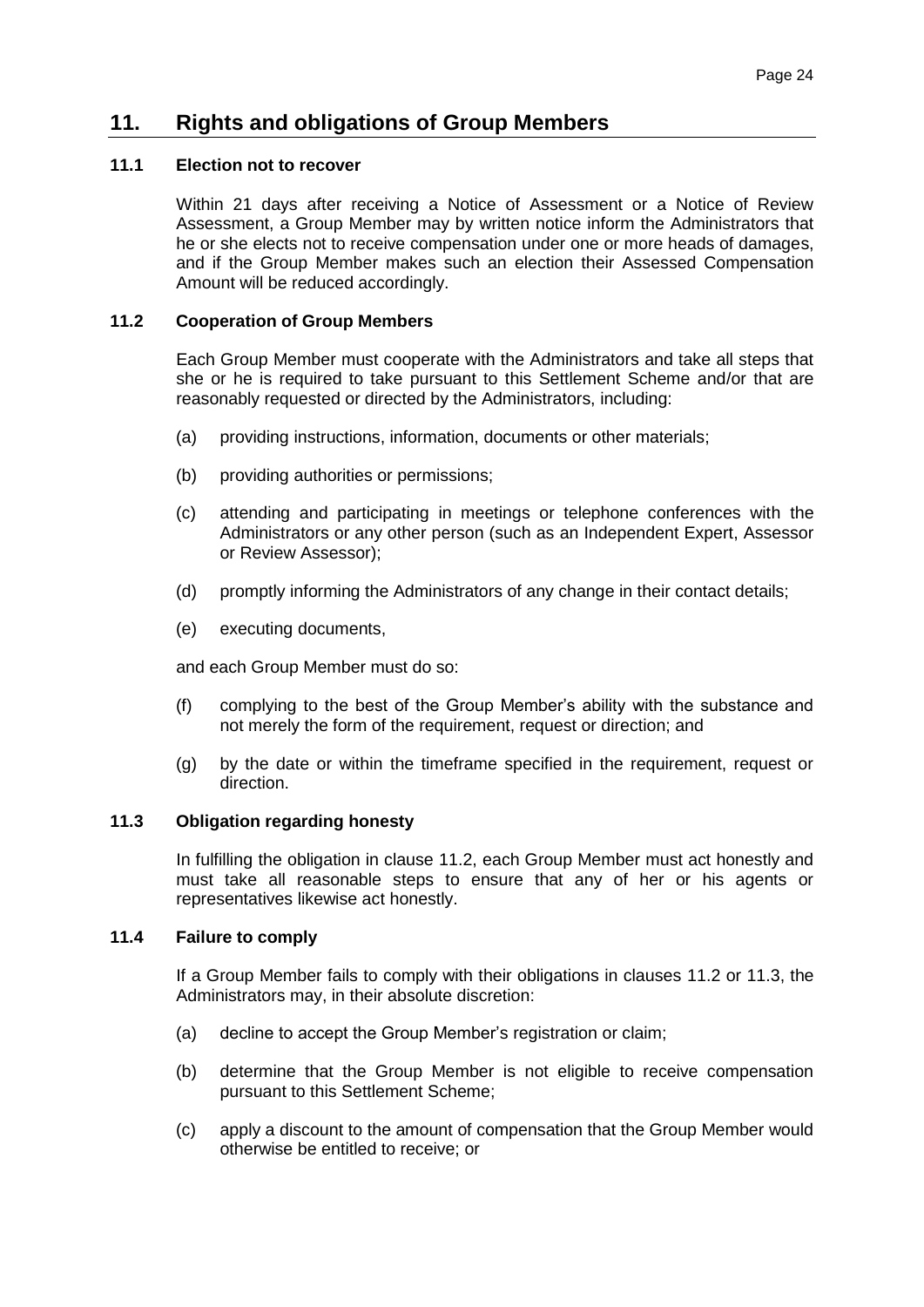(d) determine that the Group Member's compensation is nil (\$0),

and if the Administrators exercise their discretion pursuant to this clause, the Administrators will promptly notify the Group Member.

#### **11.5 Application to the Court**

If the Administrators exercise their discretion in clause [11.4](#page-23-0) adversely to the interests of a Group Member, the Group Member may (at their own cost) apply to the Court for relief.

#### **11.6 Disclosure to agencies and other organisations**

Group Members acknowledge and agree that the Administrators may, if required by statute or contract, disclose their personal information, details of their claim or other documents and materials to an agency or other organisation including Centrelink, Medicare, a private health insurer, a worker's compensation authority or the Australian Taxation Office.

### **12. Persons under a disability**

#### **12.1 Application of this clause**

This clause applies if a Group Member is a "person under a legal incapacity" within the meaning of the *Federal Court Rules 2011*.

#### **12.2 Process for claims requiring approval by the Court**

The following procedure applies where a Group Member's claim requires approval by the Court:

- (a) if any entitlement to compensation is subject to approval by the Court pursuant to rules 7.11 or 9.70 of the *Federal Court Rules 2011*, the Administrators will at the earliest opportunity join in supporting the Group Member's "litigation representative" or "interested person" to seek appropriate orders for approval of the relevant compensation payment;
- (b) if the Court does not approve the payment to the Group Member, the claim will be referred back to the Administrators for further assessment and determination, and the Administrators will again join in seeking appropriate orders for approval at the earliest opportunity after the claim has been reassessed.

### <span id="page-24-1"></span>**13. Costs**

#### <span id="page-24-0"></span>**13.1 Payment of Administration Costs**

Subject to the other provisions of this clause [13,](#page-24-1) Administration Costs are to be paid:

(a) to the Administrators on a "solicitor and own client" basis;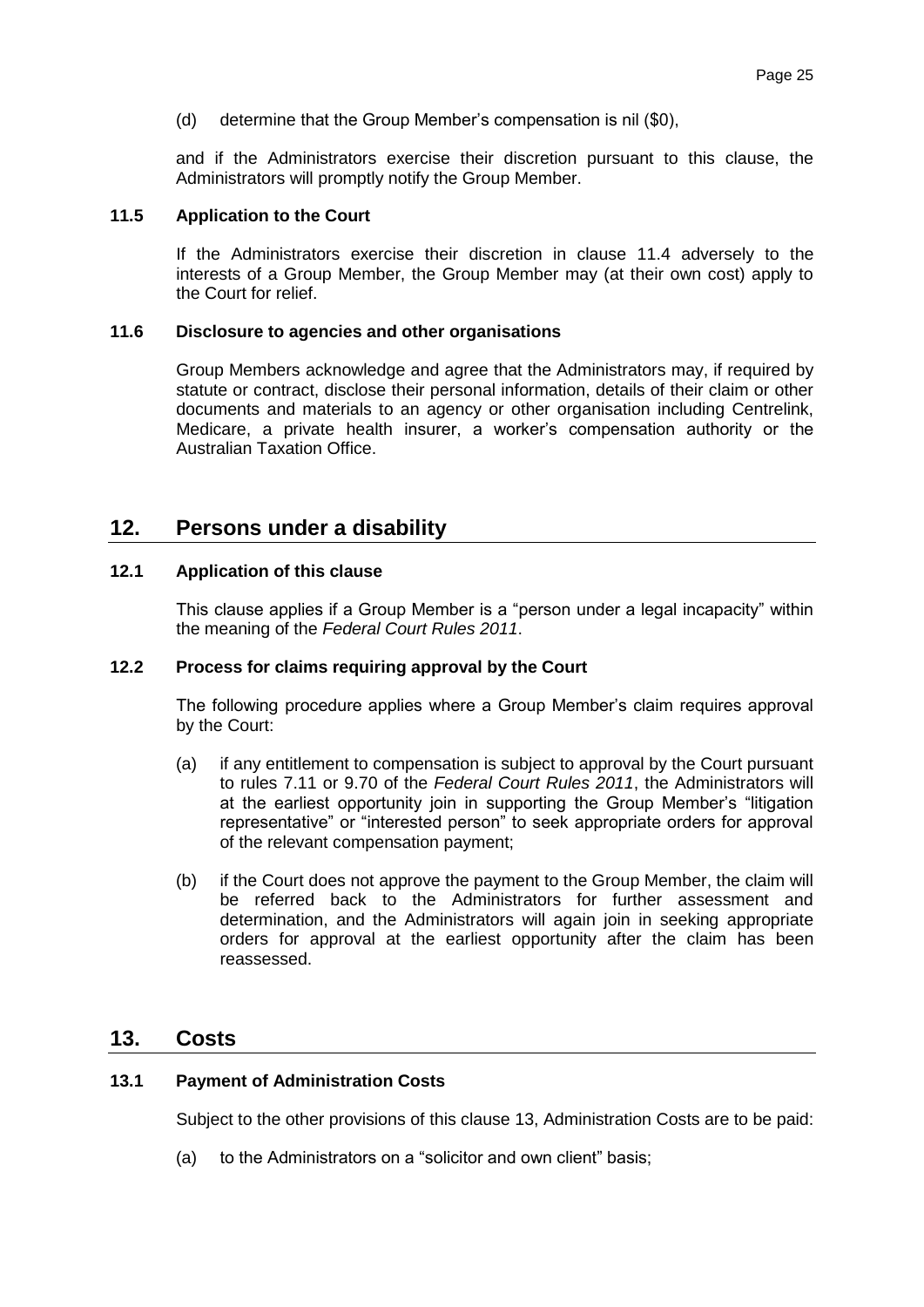- (b) from the Settlement Sum, including any interest earned on the Settlement Sum after it is paid by the Respondents pursuant to clause 3.1 of the Deed;
- (c) in such amounts as are approved by the Court from time to time during the implementation of this Settlement Scheme; and
- (d) at the following rates or at such other rates as are approved by the Court from time to time:

| Role                                                        | Hourly rate (excluding GST) |
|-------------------------------------------------------------|-----------------------------|
| <b>Principal or Partner</b>                                 | \$790                       |
| <b>Special Counsel</b>                                      | \$720                       |
| Senior Associate                                            | \$610                       |
| Associate                                                   | \$540                       |
| Lawyer                                                      | \$440                       |
| Graduate Lawyer / Trainee Lawyer /<br><b>Articled Clerk</b> | \$350                       |
| Paralegal / Legal Clerk / Law Clerk                         | \$320                       |
| <b>Litigation Technology Consultant</b>                     | \$240                       |

#### <span id="page-25-0"></span>**13.2 Costs of preparing Eligibility Books and Claim Books**

The following work by the Administrators (or their delegates) must only be paid at the following fixed amounts for professional fees (not including disbursements), regardless of the amount of work that was actually done, or at such other fixed amounts as are approved by the Court from time to time during the implementation of this Settlement Scheme:

| Work                                                                                                                                                                                 | Amount (excluding GST) |
|--------------------------------------------------------------------------------------------------------------------------------------------------------------------------------------|------------------------|
| Preparation of an Eligibility Book for a<br>Group Member pursuant to clause 5.6                                                                                                      | \$1,000                |
| If a Group Member elects to accept a<br>Fast Track Resolution, consulting with<br>the Group Member regarding their<br>decision whether to accept the Fast<br><b>Track Resolution</b> | \$500                  |
| Preparation of a Claim Book for a Group<br>Member pursuant to clause 7.4                                                                                                             | \$5,000                |
| Resolution of Liens pursuant to clause 8                                                                                                                                             | \$1.000                |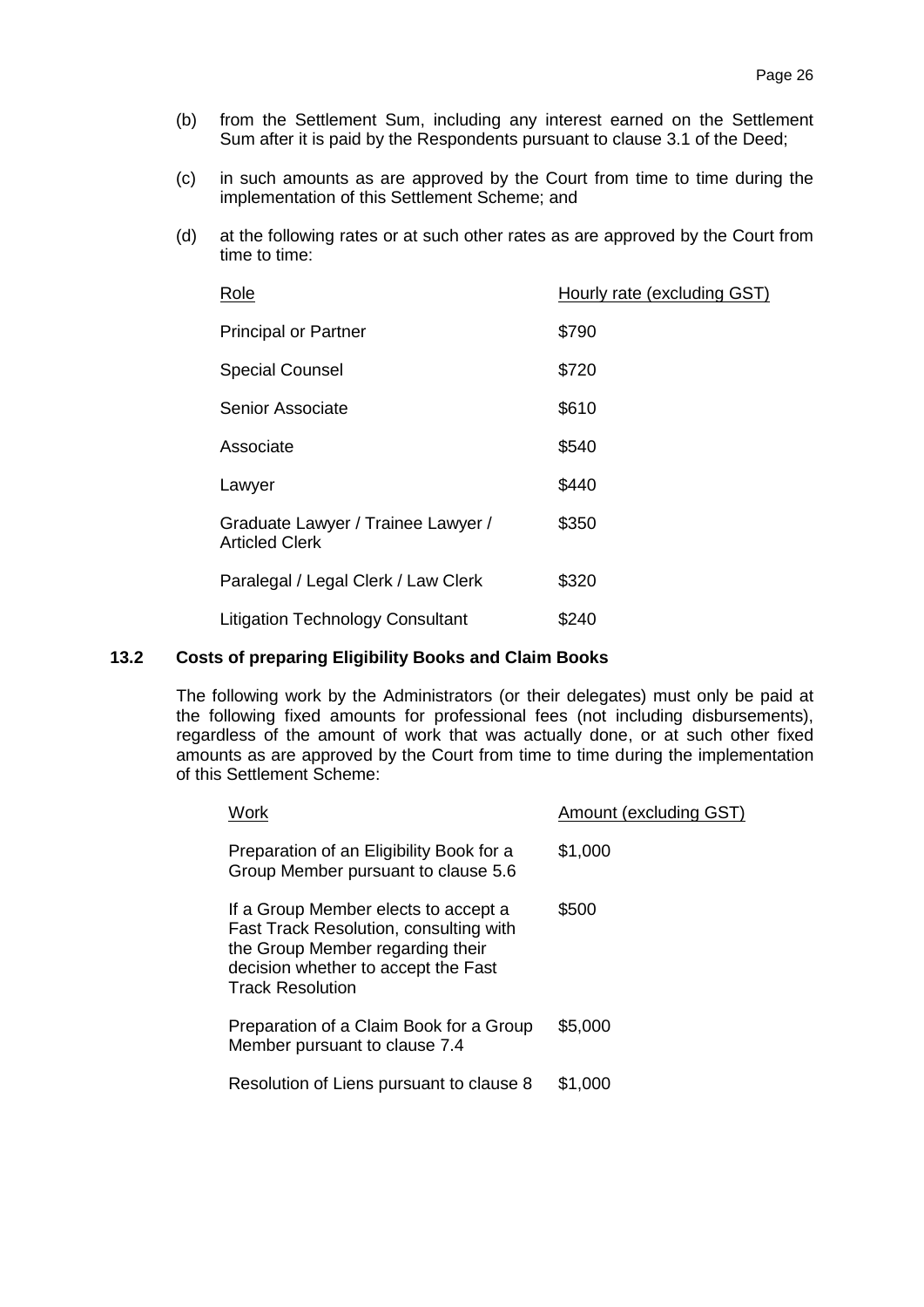#### <span id="page-26-0"></span>**13.3 Fees charged by Assessors and Review Assessors**

Subject to clause [13.4](#page-26-1) in the case of a Review Assessor, the reasonable fees that are negotiated or agreed between the Administrators and an Assessor or Review Assessor are Administration Costs.

#### <span id="page-26-1"></span>**13.4 Costs of Reviews**

The following provisions apply in relation to the costs of a Review:

#### Eligibility Review

- (a) if a Group Member succeeds in an Eligibility Review:
	- (i) the costs of the Review will be Administration Costs; and
	- (ii) any bond paid by the Group Member will be returned to the Group Member;
- (b) if a Group Member fails in an Eligibility Review:
	- (i) the Group Member is liable to pay costs up to \$1,500 and the balance (if any) of the costs of the Review will be Administration Costs; and
	- (ii) the Administrators will apply any bond paid by the Group Member to the part-payment of the Review costs payable by the Group Member.

#### Compensation Review

- (c) if a Group Member succeeds in a Compensation Review and the amount assessed by the Review Assessor is greater than 110% of the amount initially assessed by the Assessor:
	- (i) the costs of the Review will be Administration Costs; and
	- (ii) any bond paid by the Group Member will be returned to the Group Member;
- (d) if a Group Member fails in a Compensation Review or the Group Member succeeds in circumstances where the amount assessed by the Review Assessor is less than 110% of the amount initially assessed by the Assessor:
	- (i) the Group Member is liable to pay costs up to \$3,000 and the balance (if any) of the costs of the Review will be Administration Costs; and
	- (ii) the Administrators will first apply any bond paid by the Group Member to the part-payment of the Review costs payable by the Group Member, and will then deduct the balance from the compensation payable to the Group Member.

#### **13.5 Costs of lawyers other than the Administrators (or their delegates)**

Nothing in this Settlement Scheme prevents a Group Member from retaining or seeking advice from a lawyer who is not performing the role of Administrators (which for the purpose of this clause includes DBH and LAM), except that: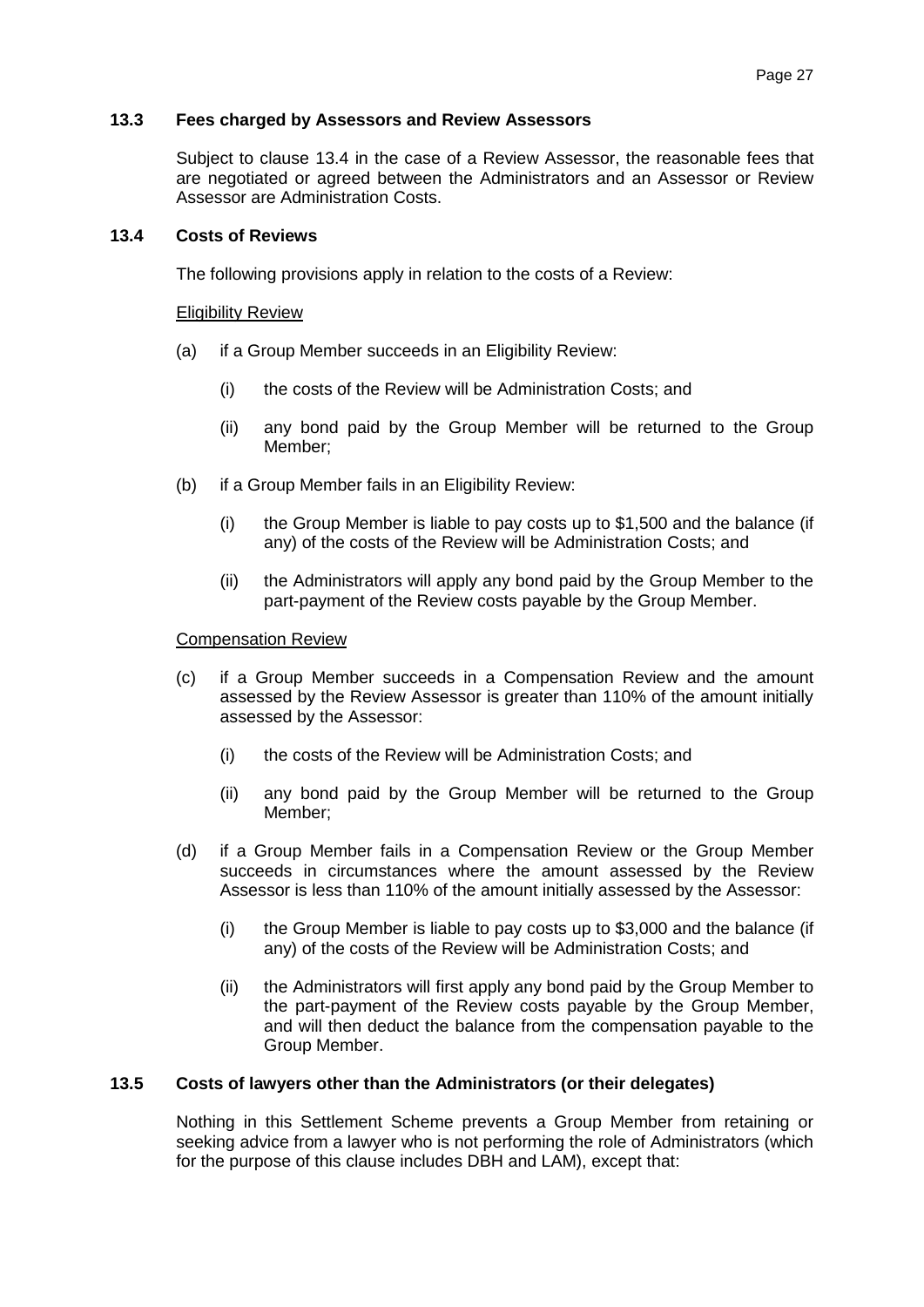- (a) the Group Member does so at his or her own cost; and
- (b) the Group Member's lawyer is not entitled to recover any legal costs from the Administrators and any such legal costs must not be treated as Administration Costs unless the Administrators made a written request that the Group Member's lawyer carry out the legal work in question.

# **14. Supervision by the Court**

#### **14.1 Supervision by the Court**

Where the Administrators consider that:

- (a) the procedures to be followed in implementing this Settlement Scheme are in doubt or uncertain; or
- (b) it is appropriate for the Court to give directions regarding an issue concerning the implementation or administration of this Settlement Scheme,

the Administrators may approach the Court for directions, and in doing so the Administrators are not obligated to notify any of the Group Members.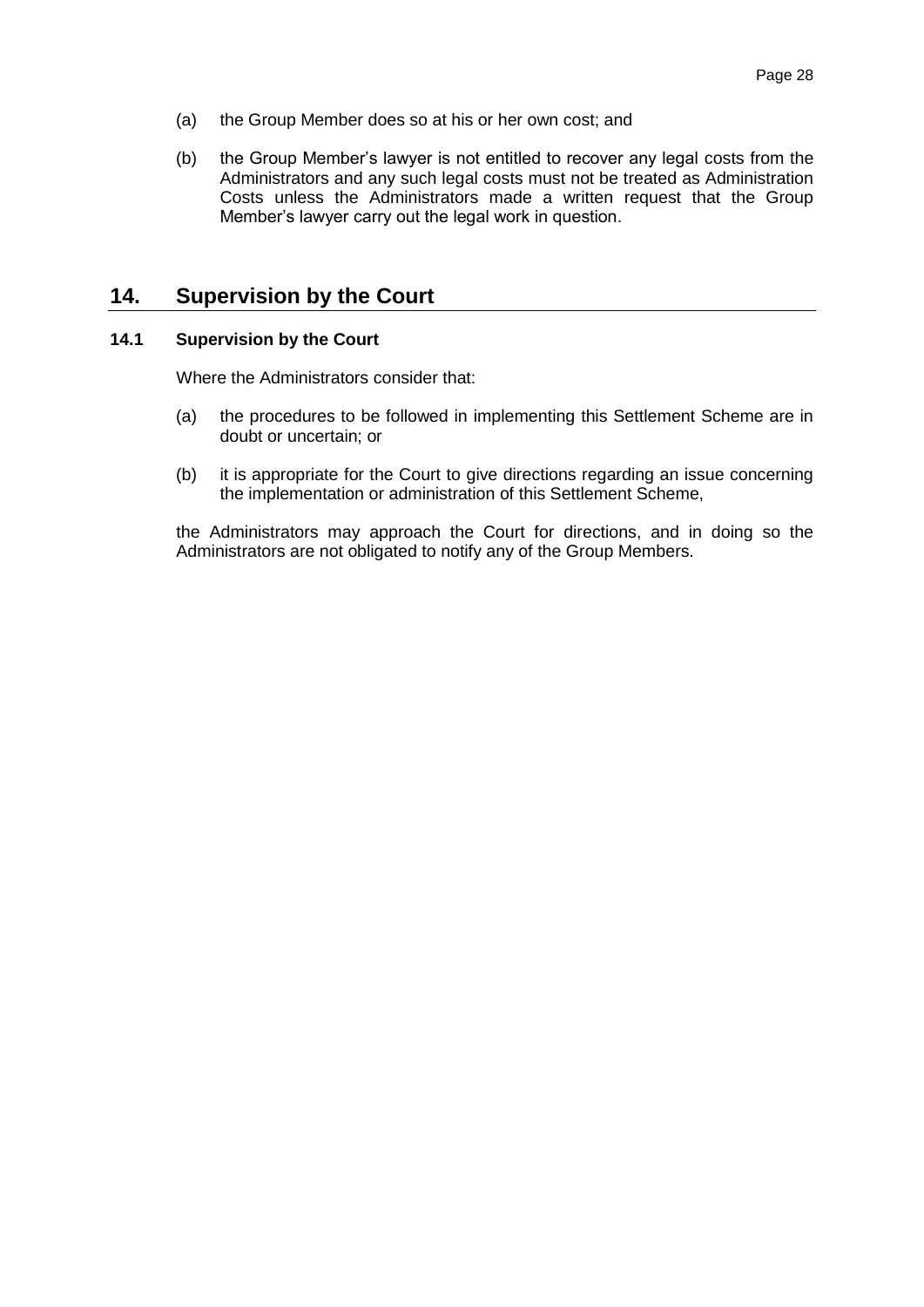# **Schedule – Dictionary**

| <u>Term</u>                           | <b>Meaning</b>                                                                                                                                                                                                                                                                                                                                                                                              |
|---------------------------------------|-------------------------------------------------------------------------------------------------------------------------------------------------------------------------------------------------------------------------------------------------------------------------------------------------------------------------------------------------------------------------------------------------------------|
| Act                                   | The Federal Court of Australia Act 1976 (Cth)                                                                                                                                                                                                                                                                                                                                                               |
| <b>Administration Costs</b>           | The legal costs and disbursements incurred by the Applicants,<br>Maurice Blackburn and/or Shine (or their delegates or agents)<br>in drafting, preparing, negotiating, implementing, facilitating,<br>giving effect to, or applying for the Approval Order, this Deed,<br>the Settlement Scheme or the Settlement generally, and<br>calculated on a "solicitor and own client" basis                        |
| <b>Administrators</b>                 | The administrators of this Settlement Scheme appointed<br>pursuant to clause 2.1                                                                                                                                                                                                                                                                                                                            |
| <b>Applicants</b>                     | Stanford and Dunsmore, together and severally as the context<br>permits                                                                                                                                                                                                                                                                                                                                     |
| <b>Approval Order</b>                 | An order by the Court approving the Settlement pursuant to<br>section 33V of the Act, as described in clause 6.2(b) of the<br>Deed                                                                                                                                                                                                                                                                          |
| <b>ASR Claim</b>                      | Any claim, demand, action, suit, proceeding or liability of any<br>kind for damages, debt, restitution, account, equitable<br>compensation, injunctive relief, specific performance, costs,<br>interest or any other remedy in connection with, arising from or<br>related to the ASR Class Action or the matters, circumstances<br>or allegations which are or were the subject of the ASR Class<br>Action |
| <b>ASR Class Action</b>               | Proceeding NSD 213 of 2011 in the Court (Tammy Maree<br>Stanford and Jamie Dunsmore v DePuy International Ltd and<br>Johnson & Johnson Medical Pty Ltd)                                                                                                                                                                                                                                                     |
| <b>ASR Compensation</b><br>Programme  | A program established by DePuy, on a "without admissions"<br>basis, for claims brought by eligible Australian patients for<br>compensation, administered by Crawford                                                                                                                                                                                                                                        |
| <b>ASR Implants</b>                   | The ASR Hip Resurfacing System (ASR Resurfacing) and the<br>ASR XL Acetabular System (ASR XL) (and any and all<br>component and ancillary parts) which were designed and<br>manufactured to be used in hip replacement surgery                                                                                                                                                                              |
| <b>ASR Reimbursement</b><br>Programme | The program established by DePuy on a "without admissions"<br>basis to reimburse patients for reasonable and customary<br>costs resulting from the product recall of the ASR Implants,<br>administered in Australia by Crawford                                                                                                                                                                             |
| <b>ASR Revision</b>                   | The surgical removal of the acetabular cup of an ASR Implant                                                                                                                                                                                                                                                                                                                                                |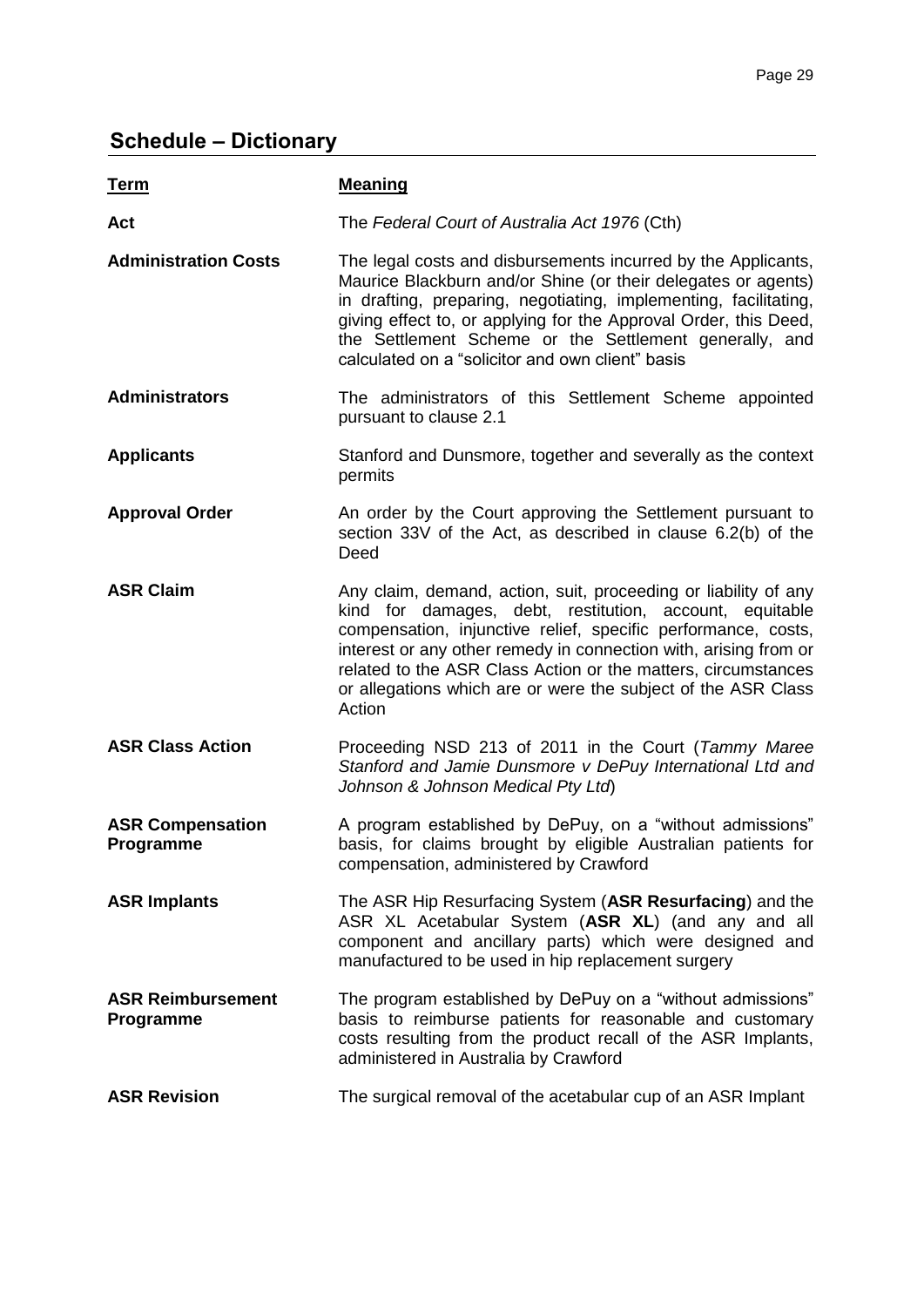| <u>Term</u>                                   | <b>Meaning</b> |                   |    |                                                                                                                                                                                                                                                                                                 |
|-----------------------------------------------|----------------|-------------------|----|-------------------------------------------------------------------------------------------------------------------------------------------------------------------------------------------------------------------------------------------------------------------------------------------------|
| <b>Assessed Compensation</b><br><b>Amount</b> | 11.1           |                   |    | The amount of compensation that was determined for a Group<br>Member under clause 7.3 or, if applicable, clause 9.5, subject<br>to any election made by the Group Member pursuant to clause                                                                                                     |
|                                               |                |                   |    | For the avoidance of doubt, Assessed Compensation Amount<br>does not encompass or refer to a Fast Track Resolution                                                                                                                                                                              |
| Assessor                                      |                | or either of them |    | A member of the Bar or a Senior Lawyer with substantial<br>experience in personal injury litigation, and may include one or<br>more Senior Lawyers who are employed by the Administrators                                                                                                       |
| <b>Assumed Liens</b>                          |                |                   |    | Liens asserted by a Qualified Lienholder with respect to an<br>Eligible Claimant's payment under the Settlement Scheme<br>established by this Deed for the reimbursement or payment of:                                                                                                         |
|                                               | (a)            |                   |    | medical expenses associated with Covered Revisions<br>and Covered Re-Revisions, provided:                                                                                                                                                                                                       |
|                                               |                | (i)               |    | the Covered Revision or Covered Re-Revision<br>was performed as a result of advice or a<br>recommendation of an orthopaedic surgeon; and                                                                                                                                                        |
|                                               |                | (ii)              |    | the medical expenses relate to either:                                                                                                                                                                                                                                                          |
|                                               |                |                   | А. | radiological investigations (including x-rays,<br>ultrasound scans, MRI scans or other<br>radiological investigations), pathology tests<br>(including metal ion testing) or consultations<br>with an orthopaedic surgeon in order to<br>determine whether revision surgery was<br>advisable; or |
|                                               |                |                   | В. | treatment (for the avoidance of doubt<br>including removal of an antibiotic spacer or<br>open reduction of a dislocation) that was<br>provided no later than one hundred and<br>eighty (180) days after the Covered<br>Revision; and                                                            |
|                                               | (b)            |                   |    | medical expenses directly associated with an ASR<br>Implant that were incurred between 24 August 2010 and<br>the date of a Covered Revision.                                                                                                                                                    |
|                                               |                |                   |    | Assumed Liens are deemed to include any amounts payable<br>to Medicare pursuant to the BPA.                                                                                                                                                                                                     |
|                                               |                |                   |    |                                                                                                                                                                                                                                                                                                 |

Assumed Liens do not include Liens arising from medical care provided to an Eligible Claimant after any determination that payment will be made to the Eligible Claimant under the Settlement Scheme.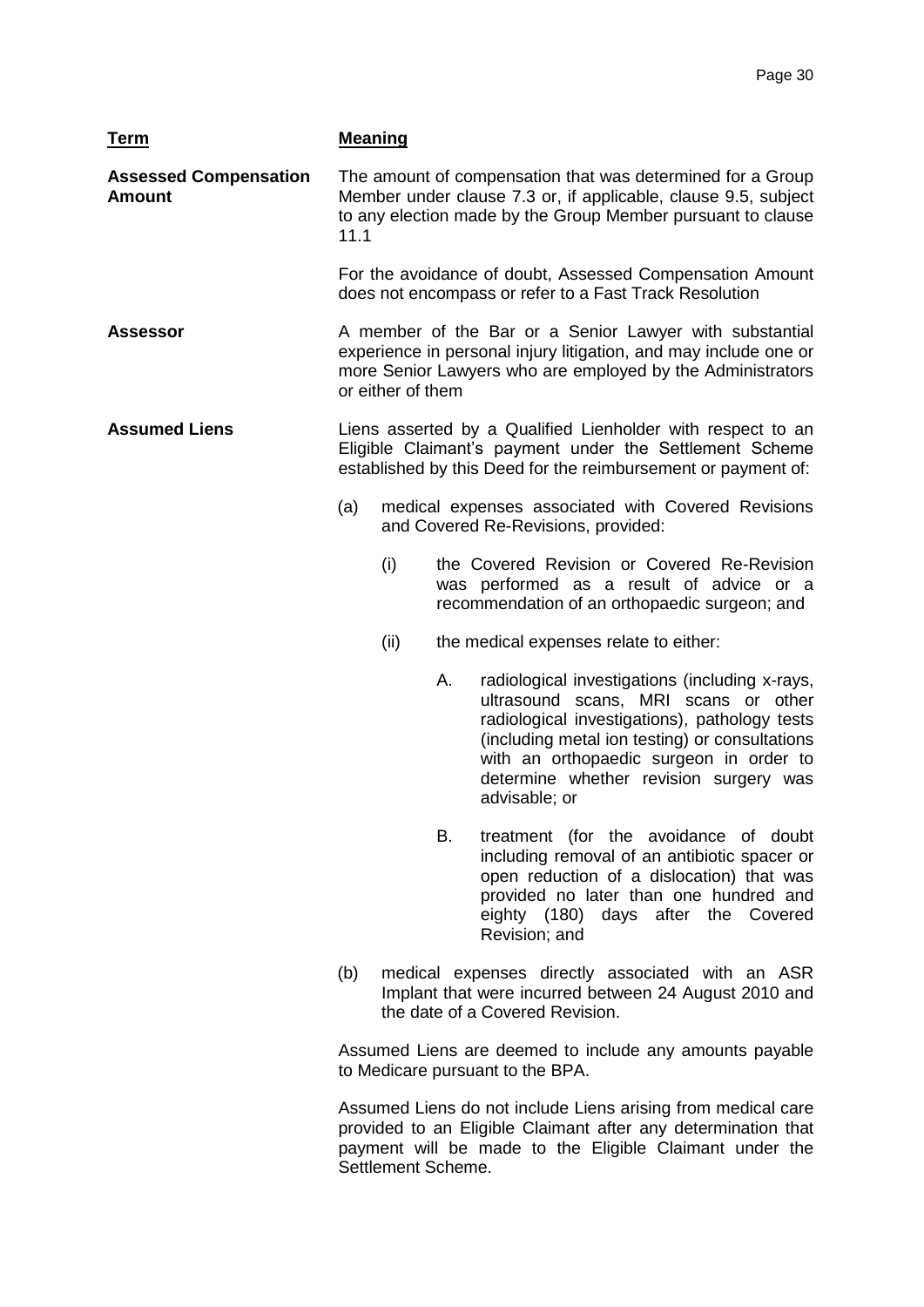| <b>Term</b>                | <b>Meaning</b>                                                                               |                                                                                |                                                                                                                                                                                                                                                                                                                                                 |  |  |
|----------------------------|----------------------------------------------------------------------------------------------|--------------------------------------------------------------------------------|-------------------------------------------------------------------------------------------------------------------------------------------------------------------------------------------------------------------------------------------------------------------------------------------------------------------------------------------------|--|--|
| <b>BPA</b>                 |                                                                                              |                                                                                | The "Bulk Payment Agreement" which commenced on 30<br>March 2014 between the Commonwealth of Australia (as<br>represented by the Chief Executive Medicare of the<br>Department of Human Services) and JJM and DePuy, and<br>includes any transition of the agreement in accordance with<br>clauses $1.2(g)$ , $4.6(a)$ and $4.6(b)$ of the Deed |  |  |
| <b>Business Day</b>        |                                                                                              |                                                                                | A day on which banks are open for business in Sydney,<br>excluding a Saturday, Sunday or public holiday                                                                                                                                                                                                                                         |  |  |
| <b>CAC Act</b>             |                                                                                              |                                                                                | The Competition and Consumer Act 2010 (Cth)                                                                                                                                                                                                                                                                                                     |  |  |
| <b>Claim Book</b>          |                                                                                              |                                                                                | Claim Book has the meaning given in clause 7.4                                                                                                                                                                                                                                                                                                  |  |  |
| <b>Compensation Review</b> | Compensation Review has the meaning given in clause 9.1                                      |                                                                                |                                                                                                                                                                                                                                                                                                                                                 |  |  |
| Court                      | The Federal Court of Australia                                                               |                                                                                |                                                                                                                                                                                                                                                                                                                                                 |  |  |
| <b>Covered Revision</b>    | criteria are met:                                                                            |                                                                                | A surgery subsequent to the Index Surgery to remove the cup<br>of an ASR XL or ASR Resurfacing and in which the following                                                                                                                                                                                                                       |  |  |
|                            | (a)                                                                                          |                                                                                | the revision surgery must have occurred more than 180<br>days following the Index Surgery but less than ten (10)<br>years after the Index Surgery; and                                                                                                                                                                                          |  |  |
|                            | (b)                                                                                          |                                                                                | the revision surgery is not an Excluded Revision.                                                                                                                                                                                                                                                                                               |  |  |
| <b>Covered Re-Revision</b> | A surgery involving removal of the cup of a hip implant that<br>was implanted during either: |                                                                                |                                                                                                                                                                                                                                                                                                                                                 |  |  |
|                            | a Covered Revision; or<br>(a)                                                                |                                                                                |                                                                                                                                                                                                                                                                                                                                                 |  |  |
|                            | (b)                                                                                          | an earlier Covered Re-Revision that was performed after<br>a Covered Revision, |                                                                                                                                                                                                                                                                                                                                                 |  |  |
|                            | provided that the surgery:                                                                   |                                                                                |                                                                                                                                                                                                                                                                                                                                                 |  |  |
| (c)                        |                                                                                              | was not caused by Trauma;                                                      |                                                                                                                                                                                                                                                                                                                                                 |  |  |
|                            | (d)                                                                                          |                                                                                | was directly associated with an ASR Implant; and.                                                                                                                                                                                                                                                                                               |  |  |
|                            | (e)                                                                                          | occurred:                                                                      |                                                                                                                                                                                                                                                                                                                                                 |  |  |
|                            |                                                                                              | (i)                                                                            | within 547 days of a Covered Revision or an<br>earlier Covered Re-Revision; and                                                                                                                                                                                                                                                                 |  |  |
|                            |                                                                                              | (ii)                                                                           | prior to the date of the Approval Order.                                                                                                                                                                                                                                                                                                        |  |  |
| <b>Crawford</b>            | Crawford & Company (Australia) Pty Ltd                                                       |                                                                                |                                                                                                                                                                                                                                                                                                                                                 |  |  |
| <b>DBH</b>                 |                                                                                              |                                                                                | Duncan Basheer Hannon                                                                                                                                                                                                                                                                                                                           |  |  |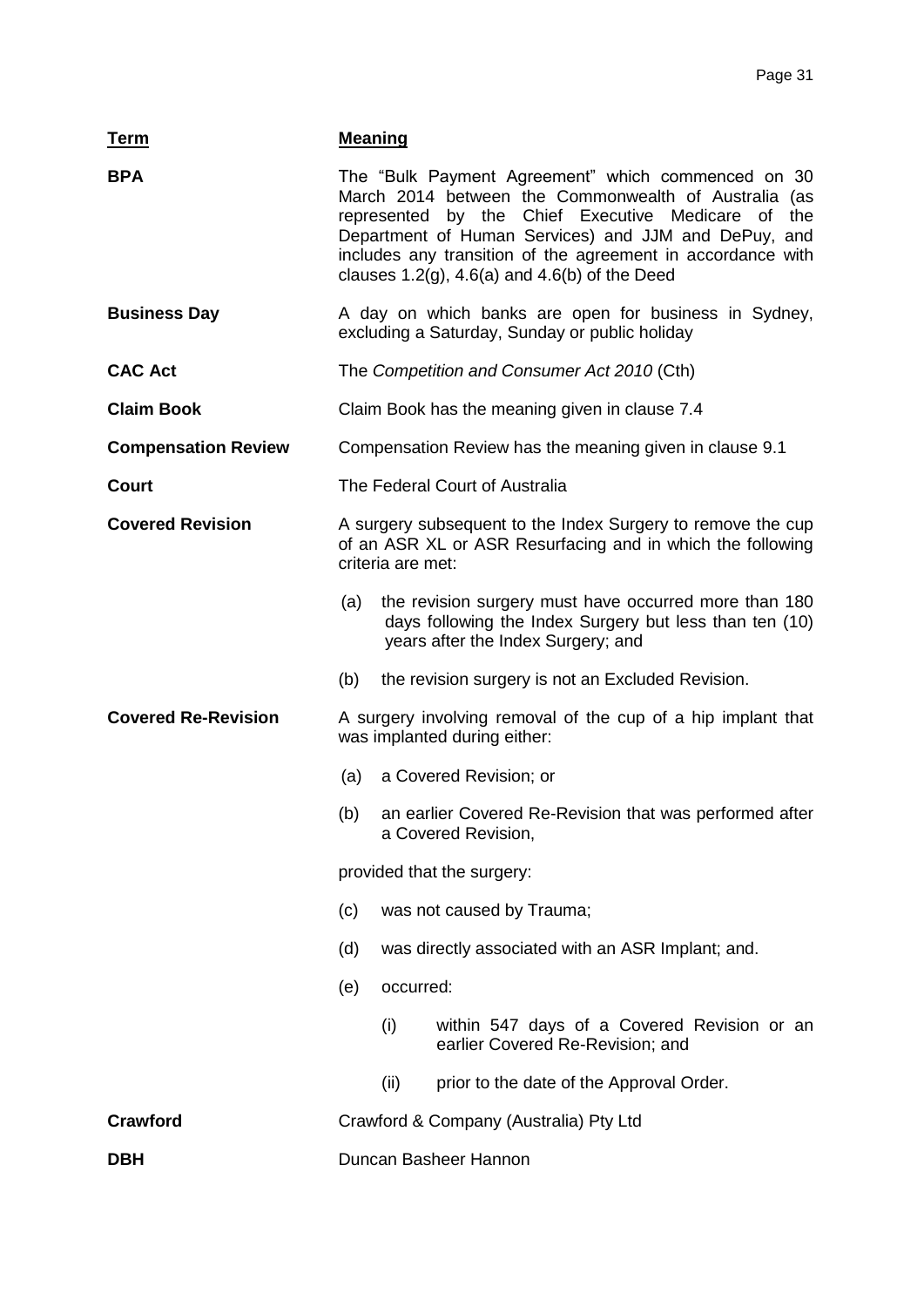| <b>Term</b>                  | <b>Meaning</b>                                                                                                                                                                                                                                                                                                                 |       |                                                                                                |
|------------------------------|--------------------------------------------------------------------------------------------------------------------------------------------------------------------------------------------------------------------------------------------------------------------------------------------------------------------------------|-------|------------------------------------------------------------------------------------------------|
| <b>Deed</b>                  | The settlement deed dated 31 March 2016 and executed by<br>the Applicants, Respondents, Maurice Blackburn, Shine,<br>Duncan Basheer Hannon and Lempriere Abbott McLeod                                                                                                                                                         |       |                                                                                                |
| <b>DePuy</b>                 |                                                                                                                                                                                                                                                                                                                                |       | DePuy International Ltd                                                                        |
| <b>Eligibility Book</b>      |                                                                                                                                                                                                                                                                                                                                |       | Eligibility Book has the meaning given in clause 5.6(e)                                        |
| <b>Eligibility Criteria</b>  |                                                                                                                                                                                                                                                                                                                                |       | Eligibility Criteria has the meaning given in clause 5.1                                       |
| <b>Eligibility Review</b>    |                                                                                                                                                                                                                                                                                                                                |       | Eligibility Review has the meaning given in clause 9.1                                         |
| <b>Excluded Revision</b>     | A revision of an ASR Implant in any of the following<br>circumstances:                                                                                                                                                                                                                                                         |       |                                                                                                |
|                              | (a)                                                                                                                                                                                                                                                                                                                            |       | a surgery on the femoral side without revision of the cup<br>of the ASR XL or ASR Resurfacing; |
|                              | (b)                                                                                                                                                                                                                                                                                                                            |       | a revision that was caused by Trauma;                                                          |
|                              | (c)                                                                                                                                                                                                                                                                                                                            |       | a revision that:                                                                               |
|                              |                                                                                                                                                                                                                                                                                                                                | (i)   | was necessitated by Infection; and                                                             |
|                              |                                                                                                                                                                                                                                                                                                                                | (ii)  | involved removal of the cup of an ASR Implant;<br>and                                          |
|                              |                                                                                                                                                                                                                                                                                                                                | (iii) | took place between 181 and 547 days after an<br>ASR Index Surgery.                             |
| <b>Fast Track Resolution</b> |                                                                                                                                                                                                                                                                                                                                |       | Fast Track Resolution has the meaning given in clause 6.1                                      |
| <b>Group Members</b>         | Persons who had surgery performed on them in Australia in<br>order to implant one or both of the ASR Implants and, where<br>the context permits, includes Stanford and Dunsmore, but<br>does not include any Group Member who has opted out of the<br>ASR Class Action or is given leave to opt out of the ASR Class<br>Action |       |                                                                                                |
|                              | For the avoidance of doubt, Group Members include the Sub-<br>Group Members as defined in the Third Further Amended<br><b>Statement of Claim</b>                                                                                                                                                                               |       |                                                                                                |
| <b>Independent Expert</b>    | Independent Expert has the meaning given in clause 7.4(h)(ii)                                                                                                                                                                                                                                                                  |       |                                                                                                |
| <b>Index Surgery</b>         | The surgical implantation of the ASR XL or ASR Resurfacing.                                                                                                                                                                                                                                                                    |       |                                                                                                |
| <b>Ineligible Revisions</b>  | Ineligible Revisions has the meaning given in clause 5.2                                                                                                                                                                                                                                                                       |       |                                                                                                |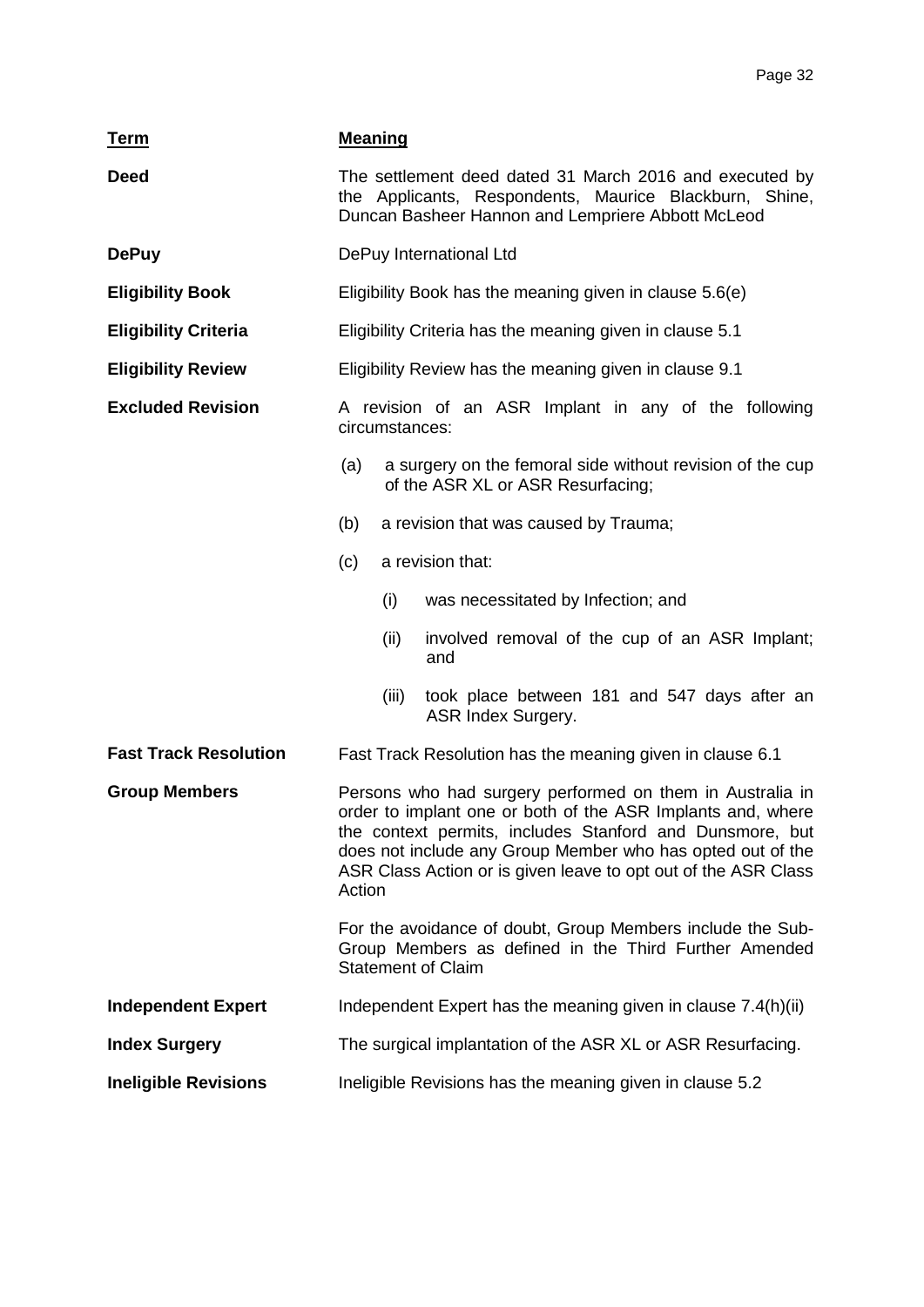| <b>Term</b>                                      | <b>Meaning</b>                                                                                                                                                                                           |  |  |  |  |
|--------------------------------------------------|----------------------------------------------------------------------------------------------------------------------------------------------------------------------------------------------------------|--|--|--|--|
| <b>Infection</b>                                 | periprosthetic joint<br>infection<br>evidenced<br>by<br>the<br>A<br>contemporaneous medical records reflecting either:                                                                                   |  |  |  |  |
|                                                  | a sinus tract communicating with the prosthesis; or<br>(a)                                                                                                                                               |  |  |  |  |
|                                                  | (b)<br>a pathogen is isolated by culture from two or more<br>separate tissue or fluid samples obtained from the<br>affected prosthetic joint prior to or during the Covered<br>Revision hospitalisation. |  |  |  |  |
| <b>JJM</b>                                       | Johnson & Johnson Medical Pty Ltd                                                                                                                                                                        |  |  |  |  |
| <b>LAM</b>                                       | Lempriere Abbott McLeod                                                                                                                                                                                  |  |  |  |  |
| <b>Lien Disputes</b>                             | A dispute as to any of the following:                                                                                                                                                                    |  |  |  |  |
|                                                  | whether a Lien is an Assumed Lien;<br>(a)                                                                                                                                                                |  |  |  |  |
|                                                  | the amount of an Assumed Lien; or<br>(b)                                                                                                                                                                 |  |  |  |  |
|                                                  | whether a person or entity is a Qualified Lienholder.<br>(c)                                                                                                                                             |  |  |  |  |
| <b>Liens</b>                                     | Any lien, charge, security interest, subrogation right, third-party<br>interest or adverse claim of any nature whatsoever, in each<br>case whether statutory or otherwise                                |  |  |  |  |
| <b>Maurice Blackburn</b>                         | Maurice Blackburn Pty Ltd                                                                                                                                                                                |  |  |  |  |
| <b>Notice of Eligibility</b>                     | Notice of Eligibility has the meaning given in clause 5.7                                                                                                                                                |  |  |  |  |
| <b>Notice of Fast Track</b><br><b>Assessment</b> | Notice of Fast Track Assessment has the meaning given in<br>clause $6.7(a)(i)$                                                                                                                           |  |  |  |  |
| <b>Notice of Assessment</b>                      | Notice of Assessment has the meaning given in clause 7.3(g)                                                                                                                                              |  |  |  |  |
| <b>Notice of Review</b>                          | Notice of Review Assessment has the meaning given in clause<br>9.5(f)                                                                                                                                    |  |  |  |  |
| <b>Other Lienholders</b>                         | Any person or entity asserting a Residual Lien                                                                                                                                                           |  |  |  |  |
| <b>Panel</b>                                     | Panel has the meaning given in clause 7.3(a)                                                                                                                                                             |  |  |  |  |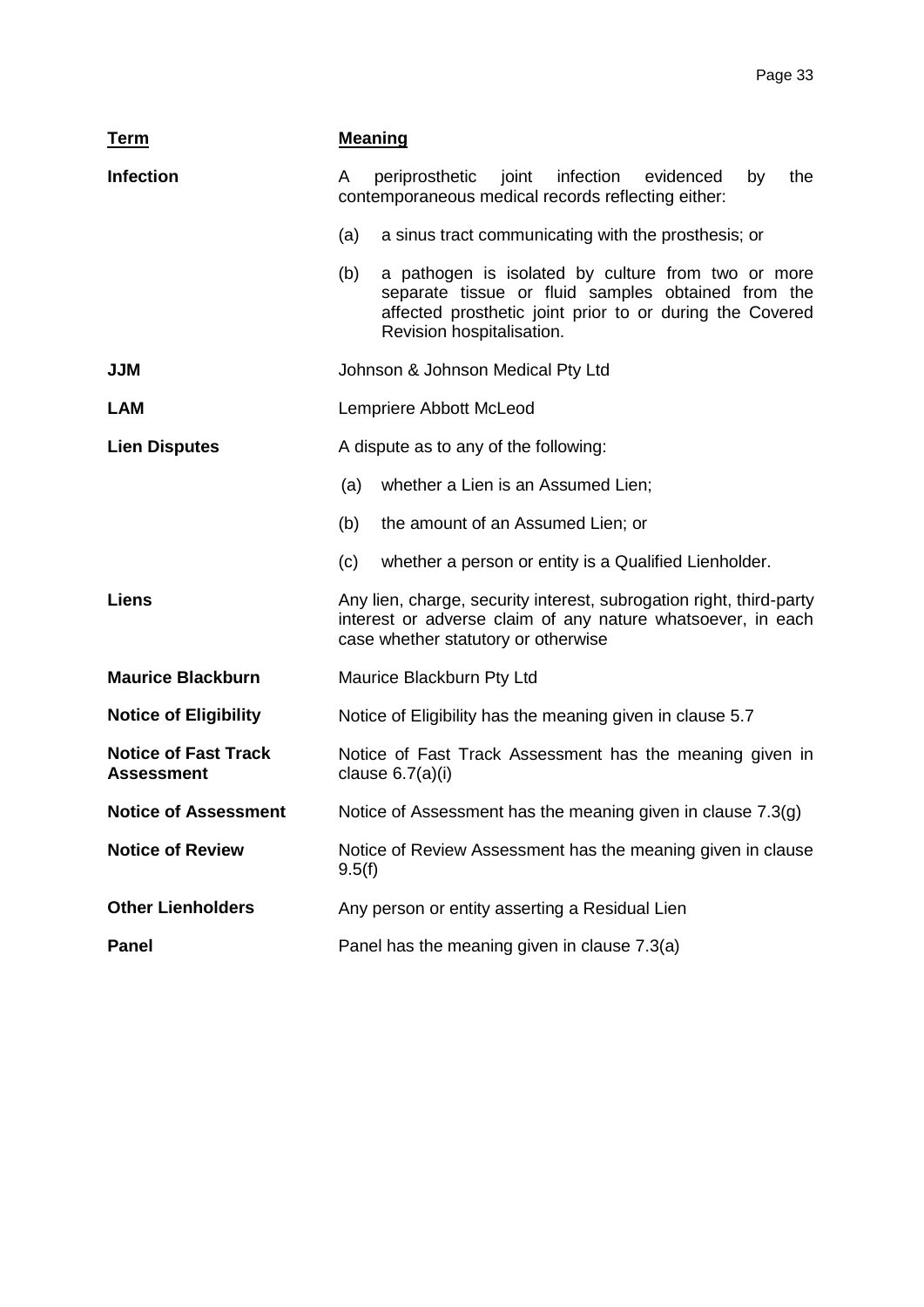| <u>Term</u>                             | <b>Meaning</b>                                                                                                                                                                                    |  |  |
|-----------------------------------------|---------------------------------------------------------------------------------------------------------------------------------------------------------------------------------------------------|--|--|
| <b>Qualified Lienholders</b>            | Any of the following:                                                                                                                                                                             |  |  |
|                                         | (a)<br>a private health insurer (as defined in the Private Health<br>Insurance Act 1987 (Cth)) in respect of amounts claimed<br>pursuant to an insurance policy or the rules of a health<br>fund; |  |  |
|                                         | Medicare Australia in respect of amounts claimed under<br>(b)<br>the Health and Other Services (Compensation) Act 1995<br>$(Cth)$ ; and/or                                                        |  |  |
|                                         | the Department of Veteran's Affairs in respect of<br>(c)<br>amounts claimed under the Veteran's Entitlements Act<br>1986 (Cth).                                                                   |  |  |
|                                         | For the avoidance of doubt, "Qualified Lienholders" does not<br>include:                                                                                                                          |  |  |
|                                         | (d)<br>any person or entity holding a Lien because of the<br>purchase or acquisition of debt, receivables, or the right<br>to collect accounts from a health care provider; or                    |  |  |
|                                         | healthcare providers, workers compensation authorities<br>(e)<br>or insurers, or any other third party not specified in the<br>definition.                                                        |  |  |
| <b>Reimbursement</b><br><b>Payments</b> | Stanford<br>Proposed<br>to<br>and<br>Dunsmore<br>for<br>payments<br>reimbursement of time and expenses that were expended by<br>them in prosecuting the ASR Class Action                          |  |  |
| <b>Released Parties</b>                 | Released Parties has the meaning given in clause 1.1 of the<br>Deed                                                                                                                               |  |  |
| <b>Residual Liens</b>                   | In relation to any individual Eligible Claimant, the amount of<br>Liens asserted by Qualified Lienholders or other lienholders,<br>less the amount of Assumed Liens, if any.                      |  |  |
| <b>Respondents</b>                      | DePuy and JJM (respectively the first and second respondents<br>in the ASR Class Action), together and severally as the context<br>permits                                                        |  |  |
| <b>Review</b>                           | Review has the meaning given in clause 9.1                                                                                                                                                        |  |  |
| <b>Review Assessor</b>                  | A member of the Bar with more than 7 years' experience as a<br>barrister in personal injury litigation who is appointed by the<br>Administrators pursuant to clause 9.5(a)                        |  |  |
| <b>Senior Lawyer</b>                    | A solicitor with more than seven (7) years post-admission<br>experience                                                                                                                           |  |  |
| <b>Settlement</b>                       | Settlement of the ASR Class Action in accordance with the<br>terms of this Deed, the Settlement Scheme and subject to any<br><b>Approval Order</b>                                                |  |  |